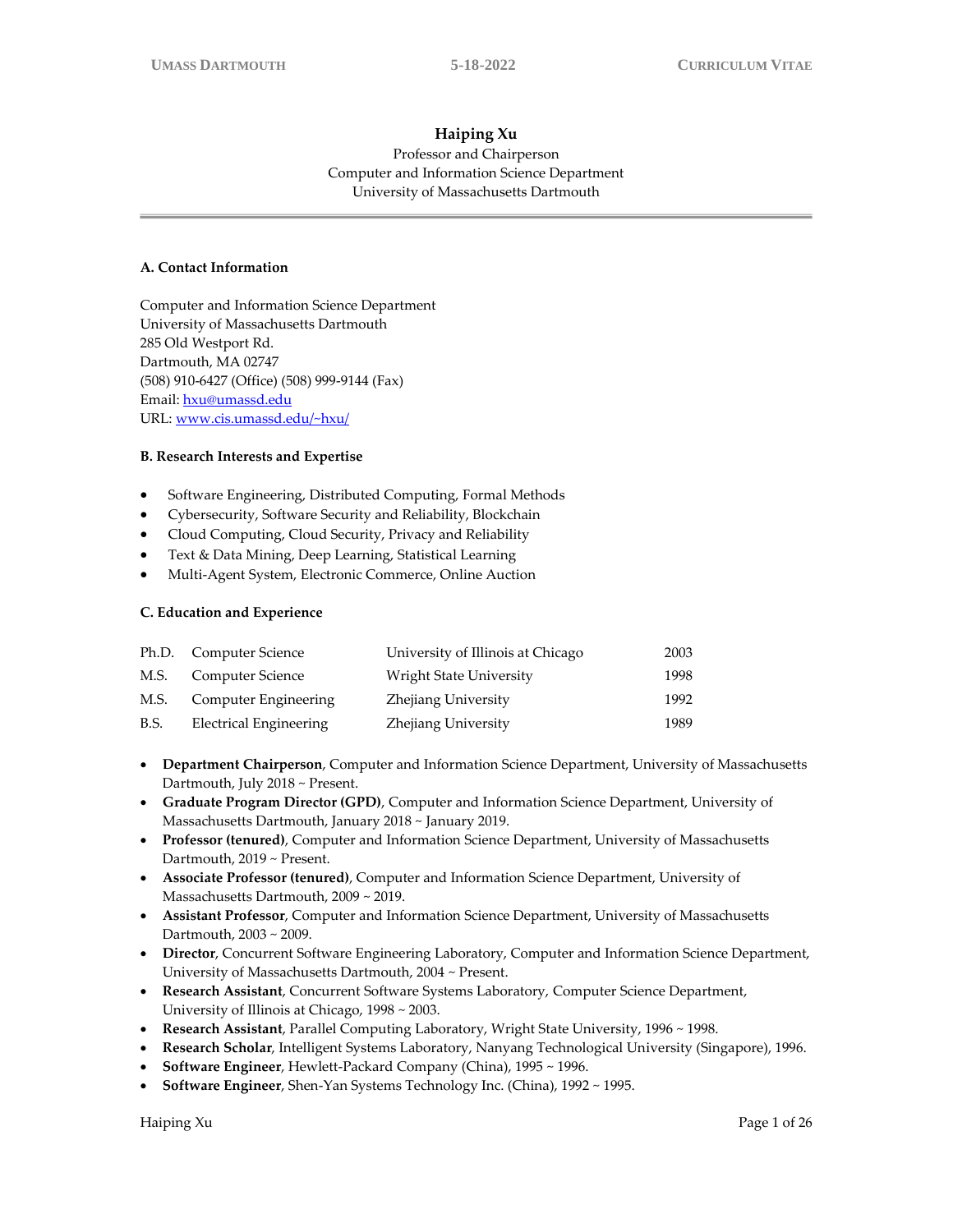# **D. Honorary Society Membership and Awards**

- 1. **Senior Member** of the Association of Computing Machinery (ACM), Promoted in 2009 (ACM Professional Member since 2002)
- 2. **Senior Member** of the Institute of Electrical and Electronics Engineers (IEEE), Promoted in 2007 (IEEE Member since 1997)
- 3. IEEE *Editorial Excellence and Eminence Award* for outstanding contributions as an Associate Editor of the IEEE Transactions on Cloud Computing, December 2019.
- 4. IEEE *Excellent and Valuable Service* as Program Chair of the 2017 IEEE International Conference on Smart City Innovations, August 2017.
- 5. IEEE *Excellent and Valuable Service* as Program Chair of the 5th IEEE International Conference on Mobile Cloud Computing, Service and Engineering, April 2017.
- 6. Recognition of *Dedicated Leadership* as Program Chair of the 27th International Conference on Software Engineering and Knowledge Engineering, July 2015.
- 7. Best Paper Award at SEKE 2015, Pittsburgh, USA, July 2015.
- 8. Who's Who Among America's Teachers, 11th Edition, 2007.
- 9. Marquis Who'sWho in Finance and Business, 37th Edition, 2009-2010.
- 10. Marquis Who'sWho in America, 62nd Edition, 2008, and 63rd Edition, 2009.
- 11. Outstanding Ph.D. Thesis Award, University of Illinois at Chicago, IL, 2004.
- 12. University Fellowship, University of Illinois, Chicago, IL, 2001.
- 13. Dayton Area Graduate Studies Institute (DAGSI) Scholarship, Dayton, OH, 1998.
- 14. Outstanding Graduate Student Award, Zhejiang University, China, 1992.
- 15. Guang-Hua National Merit Scholarship, Hangzhou, China, 1990.
- 16. Graduate School Scholarship, Zhejiang University, Hangzhou, China, 1990.
- 17. The "Mixed Class" for talented students, Zhejiang University, Hangzhou, China, 1986.
- 18. Zhejiang University Juvenile Class for Gifted Students (aged 15 or below), China, 1985.

#### **E. Contribution to Teaching, Curriculum Development, and University Services (UMass Dartmouth)**

#### *Teaching and Curriculum Development*

- Co-developed Artificial Intelligence Minor (CSAI-MN), AY 2020-21.
- Co-developed Concentration in Artificial Intelligence (CISAI), AY 2020-21.
- Developed Cybersecurity Concentration for Computer Science majors (CYBRCS), AY 2019-20.
- Developed Computer Science Cybersecurity Minor (CYCS-MN), AY 2019-20.
- Co-developed Concentration in Computer Game Design (CISGD), AY 2019-20.
- Reviewed and approved nine (9) newly proposed cybersecurity courses, AY 2019-20.
- Participated in preparing the "CD Area of Study" section in the application for Center for Academic Excellence in Cyber Defense Research (CAE CD-R), AY 2019-20.
- Participated in developing MSCS Online Preparatory Program (OPP), Spring 2015.
- Participated in developing Data Science Interdisciplinary Program, Fall 2014.
- Participated in developing MSCS Online Graduate Program (OGP), Fall 2014.
- Developed Software Engineering Certificate for MS in CS program, Fall 2013.
- Developed new course CIS 461 (Formal Methods for Software Engineering), Fall 2012.
- Developed Software Engineering Option for BS in CS program, Spring 2017 (with Dr. Jan Bergandy, Dr. Paul Bergstein, and Dr. Boleslaw Mikolajczak).
- Proposed new course CIS 461 (Formal Methods for Software Engineering), Spring 2007.
- Proposed new course CIS 264 (Software Quality Assurance and Testing), Spring 2007.
- Developed new course CIS 582 (Advanced Software Engineering), Spring 2006.
- Developed new course CIS 602 (Special Topics: Software Eng. of Distributed Systems), Fall 2004.
- Co-developed new course CIS 563 (Multi-Agent Systems), Spring 2005.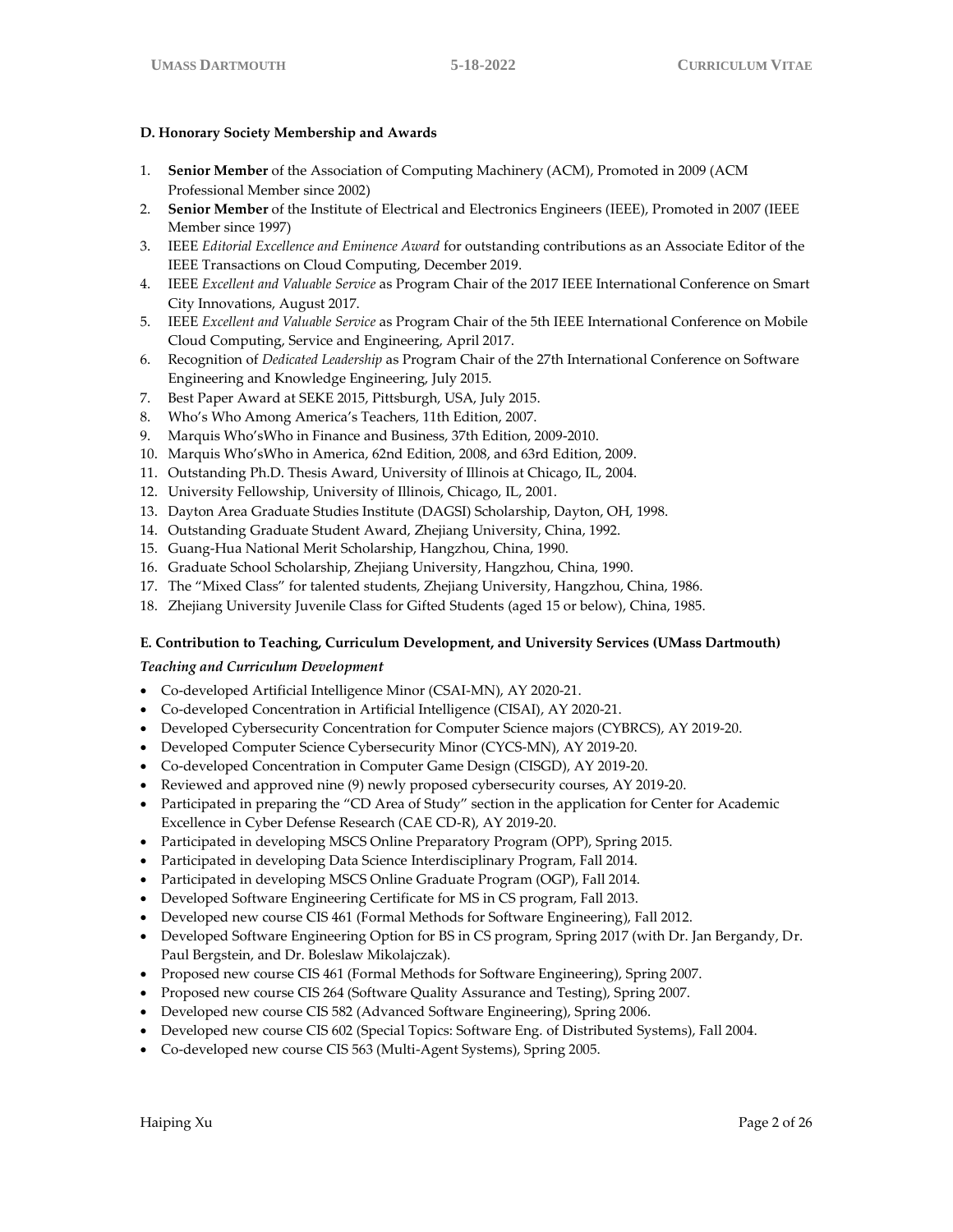# *University Services*

- **Chair**, Ph.D. in Computer Science and Information Systems Committee, Ph.D. in EAS (2013 ~ Present)
- EAS Advising/Admissions/Curriculum Committee (AACC) (2013 ~ Present)
- **Chair**, CIS Lab Committee, Computer and Information Science Department (2013 ~ Present)
- ABET and Program Assessment Committee (PAC), CIS Department (2018 ~ Present)
- College Academic Council, College of Engineering (2013 ~ 2020)
- Academic Quality Assessment and Development (AQAD) Committee, CIS Department (2018 ~ 2019)
- **Chair**, Administrative Assistant Search and Screen Committee, CIS Department (2018 ~ 2019)
- **Graduate Program Director (GPD)**, CIS Graduate Curriculum Committee (GCC) (2018 ~ 2019)
- **Chair**, CIS Undergraduate Curriculum Committee (UCC) (2015 ~ 2018)
- College Curriculum Committee, College of Engineering (2015 ~ 2018)
- **Graduate Program Advisor**, CIS Graduate Curriculum Committee (GCC) (2015 ~ 2020)
- Software Engineering Full-Time Lecturer Search and Screen Committee (2021 ~ 2022)
- Data Analytics Tenure-Track Faculty Search and Screen Committee (2019 ~ 2020)
- Cybersecurity Full-Time Lecturer Search and Screen Committee (2019 ~ 2020)
- Cybersecurity Tenure-Track Faculty Search and Screen Committee (2018 ~ 2019)
- Software Engineering Tenure-Track Faculty Search and Screen Committee (2018 ~ 2019)
- **Chair**, Data Science Tenure-Track Faculty Search and Screen Committee, CoE (2015 ~ 2016)
- Data Science Tenure-Track Faculty Search and Screen Committee, College of Engineering (2014 ~ 2015)
- Fulltime Lecturer Search and Screen Committee, College of Engineering (Summer 2014)
- Big Data Tenure-Track Faculty Search and Screen Committee, College of Engineering (2013 ~ 2014)
- Tenure-Track Faculty Search and Screen Committee, College of Engineering (2011 ~ 2012)
- Ph.D. Program Exploratory Committee, College of Engineering (2009 ~ 2010)
- Tenure-Track Faculty Search and Screen Committee, College of Engineering (2009 ~ 2010)
- CIS Undergraduate Curriculum Committee (UCC) (2003 ~ 2018)
- CIS Graduate Curriculum Committee (GCC) (2003 ~ 2018)
- MATH Competition Planning Committee (2011 ~ 2012)
- Faculty Senate Committees: Admissions Committee (2008 ~ 2011)
- Faculty Senate Committees: Library Committee (2004 ~ 2007)

See Appendix E-1 for teaching workload.

#### **F. Graduate Students Supervised**

At UMass Dartmouth, I supervised 25 MS Theses (23 completed), and 72 MS Projects (71 completed). I also supervised / co-supervised 5 Ph.D. Dissertations (3 completed). See Appendix F-1 and F-2 for details.

#### **G. Grant Activities**

- 1. Co-PI: Haiping Xu, **2020 University Industry Collaborative Seed Fund**, "Reducing the Cost of Data in Large-Scale Data-Driven Learning," Collaborative Research with Donghui Yan (PI) and Ming Shao (Co-PI), Industry Partner: DiDi Research America, March 2020 - March 2021.
- 2. PI: Haiping Xu, **2017 Creative Economy Fund**, "Popularity of Cultural Products in Online Social Media," Collaborative Research with University of Massachusetts Boston (PIs: Jurui Zhang and Raymond Liu), July 2017 - June 2018.
- 3. PI: Haiping Xu, Provost Travel Grant, International Conference on Software Engineering and Knowledge, July 2015.
- 4. PI: Haiping Xu, **NSF Grant**, "CT-ISG: Agent-Based Trust Management for Trust Re-Evaluation in Online Auctions," Collaborative Research with UIC, August 2007 ~ July 2010.
- 5. PI: Haiping Xu, Co-PI: Ramprasad Bala, **Marine Corps Grant**, "Ontology-Based Dynamic Service Discovery for Fault-Tolerant Service-Oriented Systems," May 2008 ~ October 2008.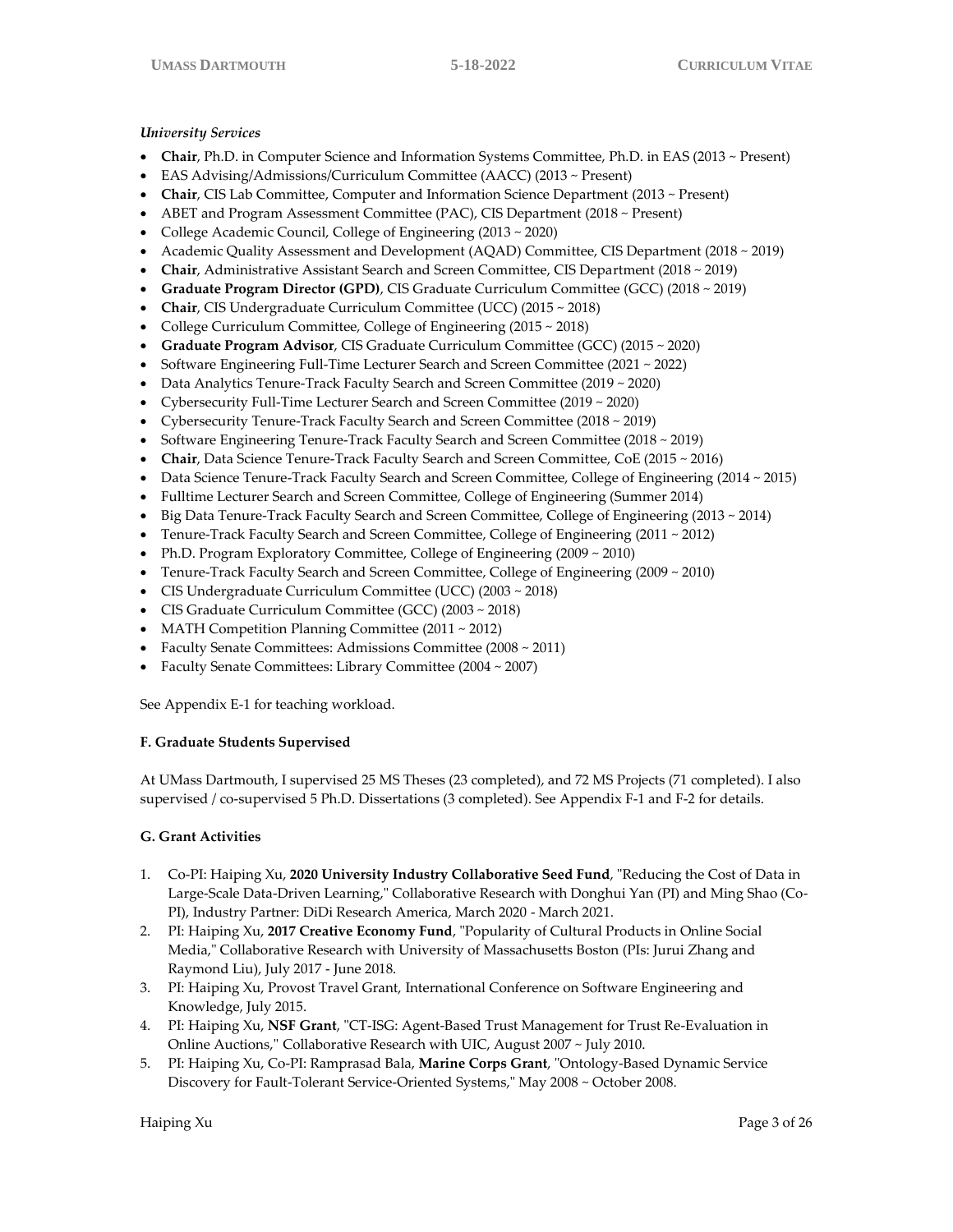- 6. PI: Haiping Xu, Chancellor's Research/UMass Healey Endowment Grants, "State-Based XML Firewall for Service-Oriented Systems," July 2007 ~ June 2008.
- 7. PI: Haiping Xu, Research Seed Initiative Fund (RSIF), "Agent-Based Trustworthy Service-Oriented Architecture," July 2007 ~ June 2008.
- 8. PI: Haiping Xu, Chancellor's Research/UMass Healey Endowment Grants, "A Trustworthy Agent Based Online Auction System," July 2006 ~ June 2007.
- 9. PI: Haiping Xu, Provost Faculty Travel Grant, International Conference on Software Engineering and Knowledge Engineering, July 2007 & July 2008.
- 10. PI: Haiping Xu, Provost Faculty Travel Grant, International Conference on Communication, Network and Information Security, October 2006.
- 11. PI: Haiping Xu, Co-PI: Xiaoqin Zhang, Research Seed Initiative Fund (RSIF), "Prototyping Role-Based Large Scale, Complex Multi-Agent Applications," February 2005 ~ January 2006.
- 12. PI: Haiping Xu, Provost's Publication Subvention Grant, October 2005.
- 13. IEEE Computer Society Travel Grant, ISADS 2001.
- 14. ACM SIGAda Student Travel Grant, SIGAda 1999.

#### **H. Journal Publications (\*: Student Co-author)**

- 1. Alvin Thamrin\*, Haiping Xu, and Rui Ming\*, "Cloud-Based Hierarchical Consortium Blockchain Networks for Timely Publication and Efficient Retrieval of Electronic Health Records," *Advances in Science, Technology and Engineering Systems Journal (ASTESJ)*, Special Issue on Multidisciplinary Sciences and Engineering, April 2022, Vol. 7, No. 2, pp. 179-190.
- 2. Donghui Yan, Zhiwei Qin, Songxiang Gu, Haiping Xu, and Ming Shao, "Cost-Sensitive Selection of Variables by Ensemble of Model Sequences," *Knowledge and Information Systems (KAIS)*, May 2021, Vol. 63, No. 5, pp. 1069-1092.
- 3. Lexin Zhou, Haiping Xu, and Ye Li, "A Novel Online Mechanism for Honest Bilateral Bidding Strategies on Ridesharing Platforms," *Chinese Journal of Management Science (CJMS)*, Vol. 28, No. 3, March 2020, pp. 201-212.
- 4. Haiping Xu, Yuhan Zhang\*, and Richard de Groof\*, "A Feature-Based Sentence Model for Evaluation of Similar Online Products," Journal of Electronic Commerce Research (JECR), Vol. 19, No. 4, November 2018, pp. 320-335
- 5. Haiping Xu and Deepti Bhalerao\*, "Reliable and Secure Distributed Cloud Data Storage Using Reed-Solomon Codes," *International Journal of Software Engineering and Knowledge Engineering (IJSEKE)*, Vol. 25, Nos. 9 & 10, December 2015, pp. 1611-1632.
- 6. Jean Rahme<sup>\*</sup> and Haiping Xu, "A Software Reliability Model for Cloud-Based Software Rejuvenation Using Dynamic Fault Trees," *International Journal of Software Engineering and Knowledge Engineering (IJSEKE)*, Vol. 25, Nos. 9 & 10, December 2015, pp. 1491-1514.
- 7. Haiping Xu, "Future Research Directions of Software Engineering and Knowledge Engineering," *International Journal of Software Engineering and Knowledge Engineering (IJSEKE)*, Vol. 25, No. 2, 2015, pp. 415-421.
- 8. Daniel F. Fitch<sup>\*</sup> and *Haiping Xu*, "A RAID-Based Secure and Fault-Tolerant Model for Cloud Information Storage," *International Journal of Software Engineering and Knowledge Engineering (IJSEKE)*, Vol. 23, No. 5, 2013, pp. 1-28.
- 9. Benjamin J. Ford<sup>\*</sup>, *Haiping Xu*, and Iren Valova, "A Real-Time Self-Adaptive Classifier for Identifying Suspicious Bidders in Online Auctions," *The Computer Journal (COMPJ)*, Vol. 56, No. 5, 2013, pp. 646-663.
- 10. *Haiping Xu*, Abhinay Reddyreddy\*, and Daniel F. Fitch\*, "Defending Against XML-Based Attacks Using State-Based XML Firewall, "*Journal of Computers (JCP)*, Vol. 6, No. 11, November 2011, pp. 2395- 2407.
- 11. Fei Dong\*, Sol M. Shatz, *Haiping Xu*, and Dibyen Majumdar, "Price Comparison: A Reliable Approach to Identifying Shill Bidding in Online Auctions?" *Electronic Commerce Research and Applications (ECRA)*, Vol. 11, No. 2, March-April 2012, pp. 171-179.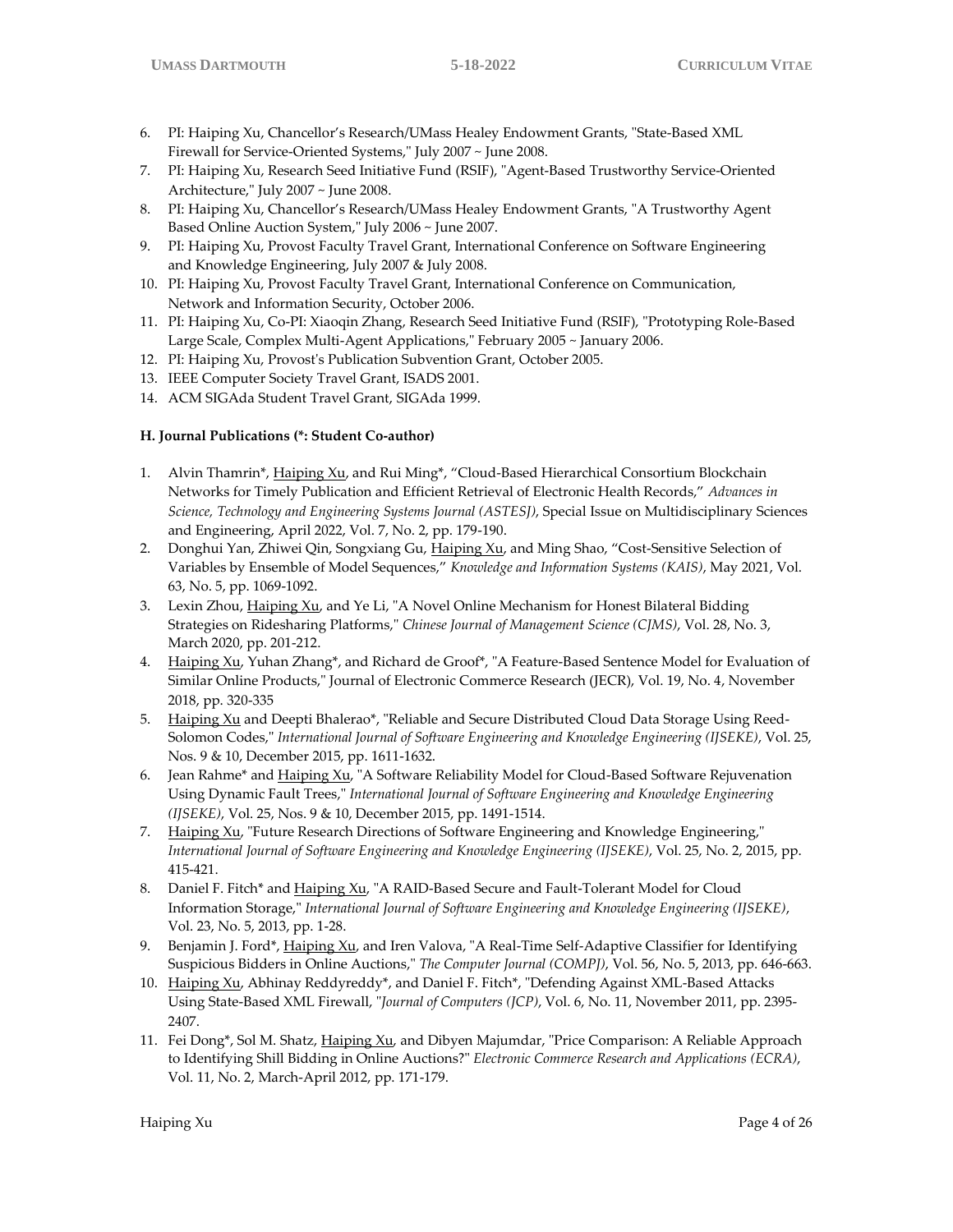- 12. Ryan Robidoux<sup>\*</sup>, *Haiping Xu*, Liudong Xing, and MengChu Zhou, "Automated Modeling of Dynamic Reliability Block Diagrams Using Colored Petri Nets," *IEEE Transactions on Systems, Man, and Cybernetics, Part A: Systems and Humans (TSMCA)*, Vol. 40, No. 2, March 2010, pp. 337-351.
- 13. Fei Dong\*, Sol M. Shatz, and *Haiping Xu*, "Reasoning Under Uncertainty for Shill Detection in Online Auctions Using Dempster-Shafer Theory," *International Journal of Software Engineering and Knowledge Engineering (IJSEKE)*, Vol. 20, No. 7, November 2010, pp. 943-973.
- 14. Benjamin J. Ford<sup>\*</sup>, *Haiping Xu*, Christopher K. Bates<sup>\*</sup>, and Sol M. Shatz, "Visual Specification of Layered Bidding Strategies for Autonomous Bidding Agents," *Journal of Computers (JCP)*, Vol. 5, No. 6, June 2010, pp. 940-950.
- 15. Haiping Xu, Liudong Xing, and Ryan Robidoux<sup>\*</sup>, "DRBD: Dynamic Reliability Block Diagrams for System Reliability Modeling," *International Journal of Computers and Applications (IJCA)*, Vol. 31, No. 2, 2009, pp. 132-141.
- 16. Fei Dong\*, Sol M. Shatz, and *Haiping Xu*, "Combating Online In-Auction Fraud: Clues, Techniques and Challenges," *Computer Science Review (CSR)*, Vol. 3, No. 4, November 2009, pp. 245-258.
- 17. Haiping Xu, Mihir Ayachit\*, and Abhinay Reddyreddy\*, "Formal Modeling and Analysis of XML Firewall for Service-Oriented Systems," *International Journal of Security and Networks (IJSN)*, Vol. 3, No. 3, 2008, pp. 147-160.
- 18. Zhenhua\*, Yu, Yuanli Cai, and *Haiping Xu*, "Petri Nets Semantics of π-calculus," *Frontiers of Electrical and Electronic Engineering in China (FEEEC)*, September 2008, Vol. 3, No. 3, pp. 290-294.
- 19. Haiping Xu and Yi-Tsung Cheng\*, "Model Checking Bidding Behaviors in Internet Concurrent Auctions," *International Journal of Computer Systems Science & Engineering (IJCSSE),* July 2007, Vol. 22, No. 4, pp. 179-191.
- 20. Zhenhua Yu\*, Yuanli Cai, and *U*Haiping Xu*U*, "Modeling and Analyzing Multi-Agent Systems Based on *π*net," *Systems Engineering - Theory & Practice (SETP)*, July 2007, Vol. 27, No. 7, pp. 77-84 (in Chinese).
- 21. Zhenhua Yu\*,Yuanli Cai, and *U*Haiping Xu*U*, "On Petri Nets Semantics for *π*-calculus," *Journal of Control and Decision (JCD)*, August 2007, Vol. 22, No. 8, pp. 864-868 (in Chinese).
- 22. Haiping Xu, Xiaoqin Zhang, and Rinkesh J. Patel\*, "Developing Role-Based Open Multi-Agent Software Systems," *International Journal of Computational Intelligence Theory and Practice (IJCITP)*, June 2007, Vol. 2, No. 1, pp. 39-56.
- 23. Xiaoqin Zhang, Haiping Xu, and Bhavesh Shrestha<sup>\*</sup>, "An Integrated Role-Based Approach for Modeling, Designing and Implementing Multi-Agent Systems," *Journal of the Brazilian Computer Society (JBCS), Special Issue on Software Engineering for Multi-Agent Systems*, July 2007, Vol. 13, No. 2, pp. 45-60.
- 24. Zhenhua Yu\*, Yuanli Cai, and Haiping Xu, "On Modeling Approach for Dynamic Software Architecture," *Journal of Xi'an Jiaotong University (JXJU)*, February 2007, Vol. 41, No. 2, pp. 167-171 (in Chinese).
- 25. Haiping Xu, Zhiguo Zhang, and Sol M. Shatz, "A Security Based Model for Mobile Agent Software Systems," *International Journal of Software Engineering and Knowledge Engineering (IJSEKE)*, August 2005, Vol. 15, No. 4, pp. 719-746.
- 26. Haiping Xu and Sol M. Shatz, "ADK: An Agent Development Kit Based on a Formal Model for Multi-Agent Systems," *Journal of Automated Software Engineering (AUSE)*, October 2003, Vol. 10, No. 4, pp. 337- 365.
- 27. Haiping Xu and Sol M. Shatz, "A Framework for Model-Based Design of Agent-Oriented Software," *IEEE Transactions on Software Engineering (IEEE TSE)*, January 2003, Vol. 29, No. 1, pp. 15-30.
- 28. Ravi K. Gedela, Sol M. Shatz, and *Haiping Xu*, "Compositional Petri Net Models of Advanced Tasking in Ada-95," *Computer Languages*, July 1999, Vol. 25, No. 2, pp. 55-87.
- 29. Ravi K. Gedela, Sol M. Shatz, and *Haiping Xu*, "Formal Modeling of Synchronization Methods for Concurrent Objects in Ada 95," *ACM SIGAda Ada Letters*, 1999, Volume XIX, Issue 3, pp. 211-220.
- 30. Haiping Xu, Xiaogang Ruan, Zengwu Chen, Shangxu Hu, and Haibo Ren, "ICTS: Hypertext and Multi-Knowledge Source Based Intelligent Chinese Tutoring System," *Journal of Chinese Information Processing*, 1992, Vol. 6, No. 2, pp. 8-16 (in Chinese).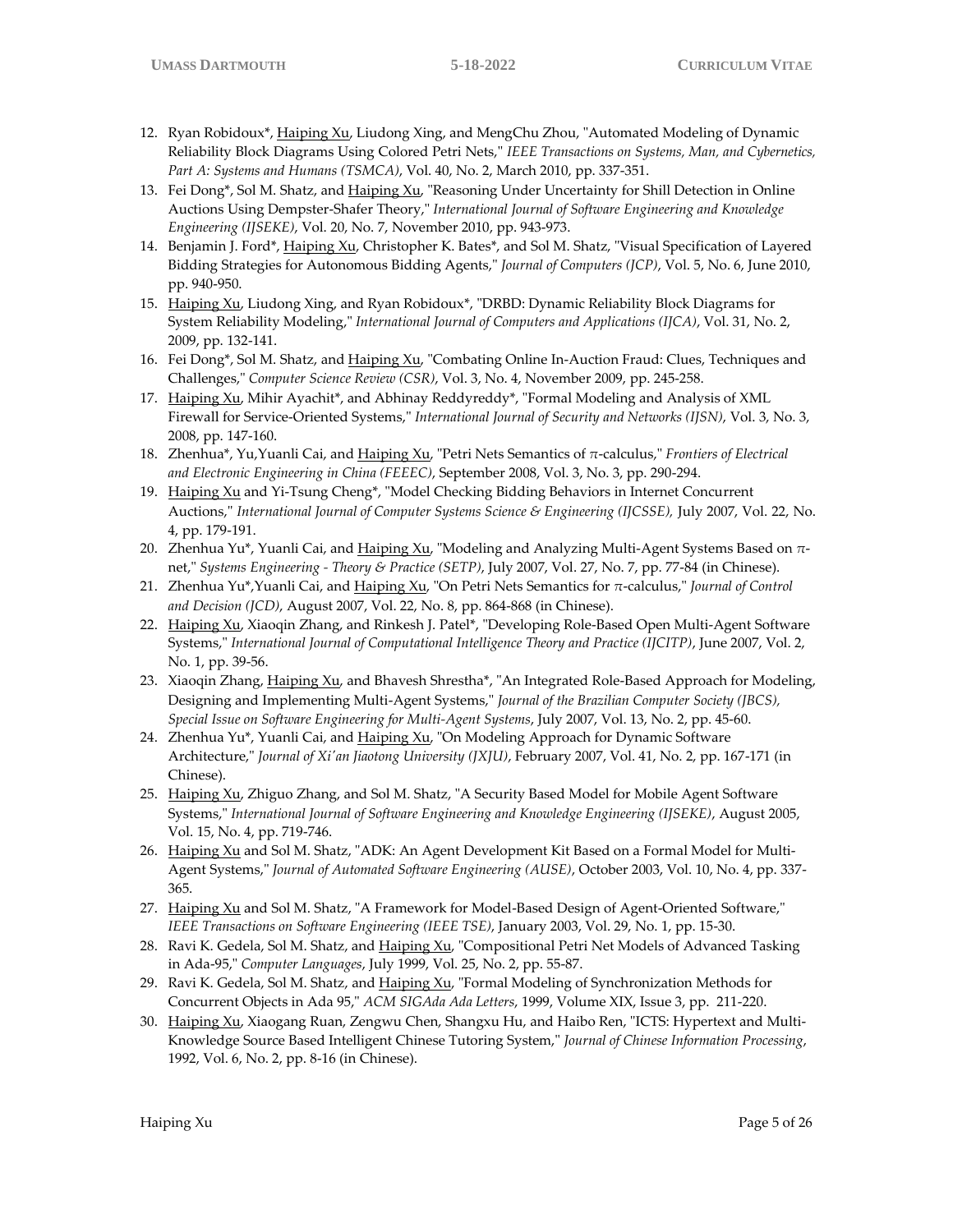- 31. Qiuping Hu, *U*Haiping Xu*U*, Yurun Zhang, and Chunhui Zhou, "Software Design of an Expert Control System in Vacuum Distillation," *Control and Instruments in Chemical Industry*, 1992, Vol. 19, No. 4, pp. 25- 29 (in Chinese).
- 32. Xiaogang Ruan, *Haiping Xu*, and Zengwu Chen, "Intelligent CAI and Chinese Tutoring System," *Communications of Computation and Information*, 1991, Vol. 2, No. 7, pp. 6-14 (in Chinese).
- 33. Haiping Xu, "Software Design of Microcomputer Based Electronic Scalers," *Process Automation Instrumentation*, 1991, Vol. 12, No. 10, pp. 13-16 (in Chinese).
- 34. Haiping Xu, "A Novel Design of Second-Generation Expert Systems," Communications of Computation *and Information*, 1990, Vol. 1, No. 6, pp. 28-33 (in Chinese).

#### **I. Proceedings, Books, Book Chapters and Special Issues**

- 1. Rui Ming\*, Haiping Xu, Shannon E. Gibbs\*, Donghui Yan and Ming Shao, "A Deep Neural Network Based Approach to Building Budget-Constrained Models for Big Data Analysis," In H. R. Arabnia (Ed.), *Advances in Data Science and Information Engineering*, Springer Nature - Research Book Series, Transactions on Computational Science & Computational Intelligence, (TCSCI), 2021. Also appears in [MXG21c]
- 2. Josue N. Rivera\* and Haiping Xu, "An Educational Tool for Exploring the Pumping Lemma Property of Regular Languages, " To appear in H. R. Arabnia (Ed.), *Advances in Software Engineering, Education, and e-Learning, Springer Nature - Research Book Series*, Transactions on Computational Science & Computational Intelligence (TCSCI), 2020. Also appears in [RX20c]
- 3. Haiping Xu, Sotoudeh Hamedi-Hagh, and Paolo Nesi (Eds.), *Proceedings of the 2017 IEEE International Conference on Smart City Innovations (IEEE SCI 2017)*, San Francisco, USA, August 4-8, 2017.
- 4. Haiping Xu, Luca Foschini, and Jiannong Cao (Eds.), *Proceedings of the 5th IEEE International Conference on Mobile Cloud Computing, Services, and Engineering (IEEE Mobile Cloud 2017)*, San Francisco, USA, April 7-9, 2017.
- 5. Haiping Xu, (Ed.), *Featured Topic Issue: Best Papers from SEKE2015*, International Journal of Software Engineering and Knowledge Engineering (IJSEKE), Vol. 25, Nos. 9 & 10, December 2015.
- 6. *<sup>U</sup>*Haiping Xu*<sup>U</sup>* (Ed.), *Proceedings of the 27th International Conference on Software Engineering and Knowledge Engineering (SEKE 2015)*, Pittsburgh, USA, July 6-8, 2015, ISBN: 1-891706-37-3.
- 7. *<sup>U</sup>*Haiping Xu*U*, Jerry Gao, Yan Bai, and George Roussos (Eds.), *Feature Topical Issue on Software Engineering and Knowledge Engineering for Mobile Cloud Computing and Services*, International Journal of Software Engineering and Knowledge Engineering (IJSEKE), Vol. 24, No. 7, September 2014.
- 8. *Haiping Xu (Ed.), Practical Applications of Agent-Based Technology, InTech, March 2012, ISBN: 978-953-51-*0276-2.
- 9. M. A. Karim Sadiq, *Haiping Xu*, Jaroslav Zendulka, Adegboyega K. Ojo (Eds.), *Proceedings of the International Conference on Software Engineering Theory and Practice (SETP-08)*, Orlando, Florida, USA, July 7-10, 2008, ISRST 2008, ISBN 978-1-60651-005-6.
- 10. Xiaoqin Zhang, Haiping Xu, and Bhavesh Shrestha, "Building Health Care Multi-Agent Simulation System with Role-Based Modeling," In R. Paranjape and A. Sadanand (Eds.), *Multi-Agent Systems for Health Care Simulation and Modeling: Applications for System Improvement, Chapter VI*, IGI Global, August 2009, ISBN: 978-1605667720.

#### **J. Conference Publications**

- 1. Joshua Carberry\* and Haiping Xu, "Fine-Grained ICD Code Assignment Using Ontology-Based Classification," Submitted to *IEEE 23rd International Conference on Information Reuse and Integration for Data Science (IEEE IRI 2022)*, August 9 -11, 2022.
- 2. Alvin Thamrin\* and Haiping Xu, "Hierarchical Cloud-Based Consortium Blockchains for Healthcare Data Storage," In *2021 IEEE 21st International Conference on Software Quality, Reliability and Security Companion (QRS-C)*, IEEE BSC 2021, Hainan Island, China, December 6-10, 2021, pp. 644-651.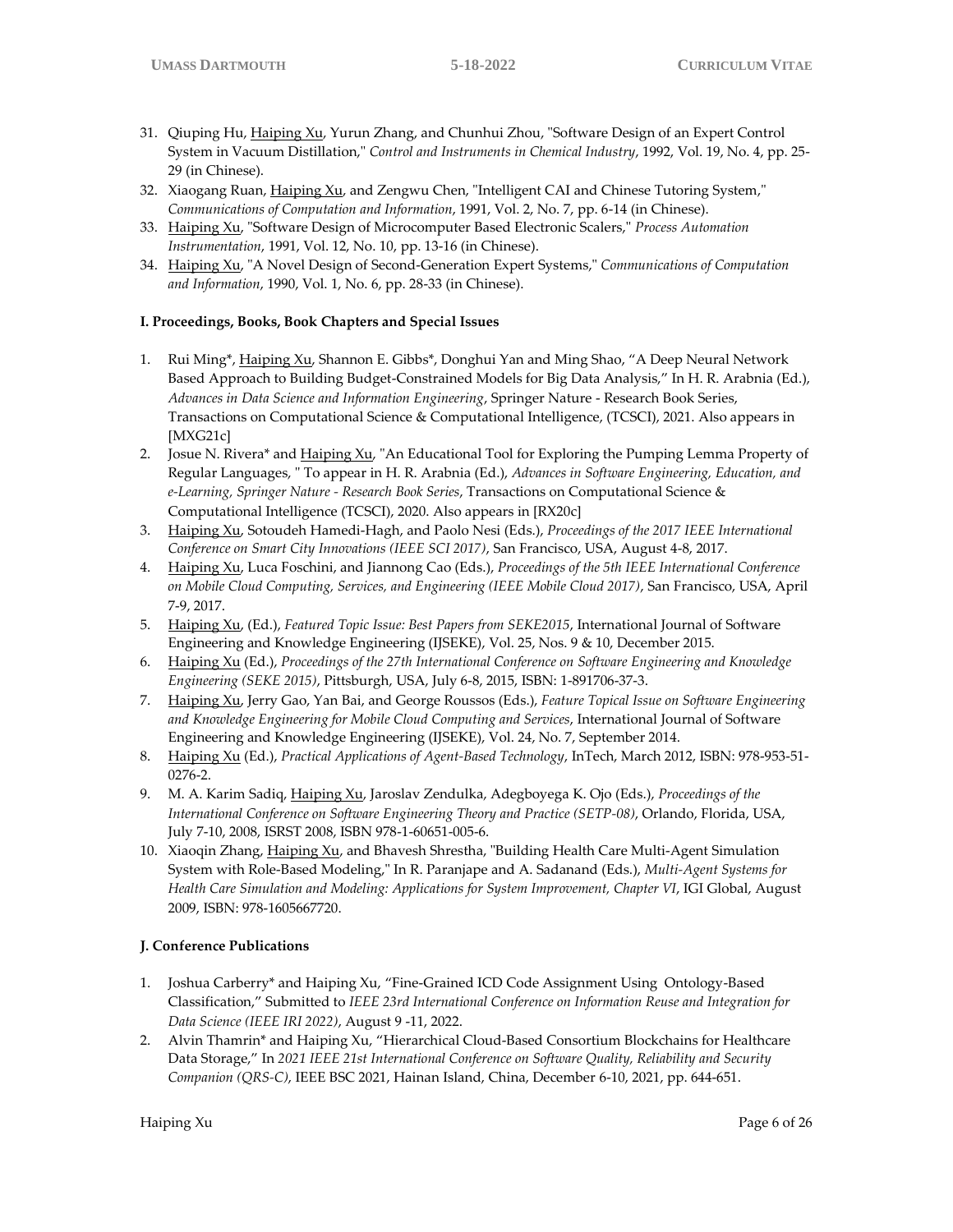- 3. Alvin Thamrin\* and Haiping Xu, "Cloud-Based Blockchains for Secure and Reliable Big Data Storage Service in Healthcare Systems," In *Proceedings of the 15th IEEE International Conference on Service-Oriented System Engineering (IEEE SOSE 2021)*, Oxford Brookes University, UK, August 23-26, 2021, pp. 81-89.
- 4. Rui Ming\*, Haiping Xu, Shannon E. Gibbs\*, Donghui Yan and Ming Shao, "A Deep Neural Network Based Approach to Building Budget-Constrained Models for Big Data Analysis," In *Proceedings of the 17th International Conference on Data Science (ICDATA'21)*, Las Vegas, Nevada, USA, July 26-29, 2021, pp. 1-8.
- 5. Rui Ming<sup>\*</sup> and Haiping Xu, "Timely Publication of Transaction Records in a Private Blockchain," In *2020 IEEE 20th International Conference on Software Quality, Reliability and Security Companion (QRS-C)*, The IEEE International Workshop on Blockchain and Smart Contracts (IEEE BSC 2020), Macau, China, December 11-14, 2020, pp. 116-123.
- 6. Josue N. Rivera\* and Haiping Xu, "An Educational Tool for Exploring the Pumping Lemma Property of Regular Languages," In *Proceedings of the 16th International Conference on Frontiers in Education: Computer Science and Computer Engineering (FECS'20)*, Las Vegas, Nevada, USA, July 27-30, 2020, pp. 1-8.
- 7. Raymond Liu, Jurui Zhang, Haiping Xu, and Richard de Groof\*, "An Empirical Study of the Impact of Online Community Engagement, Motivation, and Customer Experience on Consumer Brand Advocacy," *Research Abstract*, The Atlantic Marketing Association Conference, New Orleans, LA, USA, September 26-29, 2019.
- 8. Raymond Liu, Jurui Zhang, Haiping Xu, and Richard de Groof\*, "An Empirical Study of Consumer Brand Advocacy in the Digital Community Environment," *Research Abstract*, 7th Annual International Colloquium on Branding, Athens, Greece, July 29-31 & August 1, 2019.
- 9. Richard de Groof\*, Haiping Xu, Jurui Zhang, and Raymond Liu, "Mining Significant Terminologies in Online Social Media Using Parallelized LDA for the Promotion of Cultural Products," In *Proceedings of the 14th International Conference on Data Science (ICDATA'18)*, Las Vegas, Nevada, USA, July 30-August 2, 2018, pp. 3-9.
- 10. Richard de Groof and Haiping Xu, "Automatic Topic Discovery of Online Hospital Reviews Using an Improved LDA with Variational Gibbs Sampling," In *Proceedings of the 2017 IEEE International Conference on Big Data (IEEE BigData 2017)*, Boston, MA, USA, December 11-14, 2017, pp. 3940-3947.
- 11. Jean Rahme and Haiping Xu, "Dependable and Reliable Cloud-Based Systems Using Multiple Software Spare Components," In *Proceedings of the 14th IEEE International Conference on Advanced and Trusted Computing (IEEE ATC 2017)*, San Francisco, CA, USA, August 4-8, 2017, pp. 1462-1469.
- 12. Haiping Xu and Amol Gade, "Smart Real Estate Assessments Using Structured Deep Neural Networks," In *Proceedings of the 2017 IEEE International Conference on Smart City Innovations (IEEE SCI 2017)*, San Francisco, CA, USA, August 4-8, 2017, pp. 1126-1132.
- 13. Jean Rahme and Haiping Xu, "Preventive Maintenance for Cloud-Based Software Systems Subject to Non-Constant Failure Rates," In *Proceedings of the 14th IEEE International Conference on Advanced and Trusted Computing (IEEE ATC 2017)*, San Francisco, CA, USA, August 4-8, 2017, pp. 1576-1581.
- 14. Lexin Zhou and Haiping Xu, "An Efficient Double Auction Mechanism for On-Demand Transport Services in Cloud-Based Mobile Commerce," In *Proceedings of the 5th IEEE International Conference on Mobile Cloud Computing, Services, and Engineering (IEEE Mobile Cloud 2017)*, San Francisco, CA, USA, April 6-8, 2017, pp. 25-30.
- 15. Yuhan Zhang and Haiping Xu, "SLTM: A Sentence Level Topic Model for Analysis of Online Reviews," In *Proceedings of the 28th International Conference on Software Engineering and Knowledge Engineering (SEKE 2016)*, San Francisco, CA, USA, July 1-3, 2016, pp. 449-453.
- 16. Haiping Xu and Deepti Bhalerao, "A Reliable and Secure Cloud Storage Schema Using Multiple Service Providers," In *Proceedings of the 27th International Conference on Software Engineering and Knowledge Engineering (SEKE 2015)*, Pittsburgh, USA, July 6-8, 2015, pp. 116-121 (**Best Paper Award**).
- 17. Jean Rahme and Haiping Xu, "Reliability-Based Software Rejuvenation Scheduling for Cloud-Based Systems," In *Proceedings of the 27th International Conference on Software Engineering and Knowledge Engineering (SEKE 2015)*, Pittsburgh, USA, July 6-8, 2015, pp. 298-303.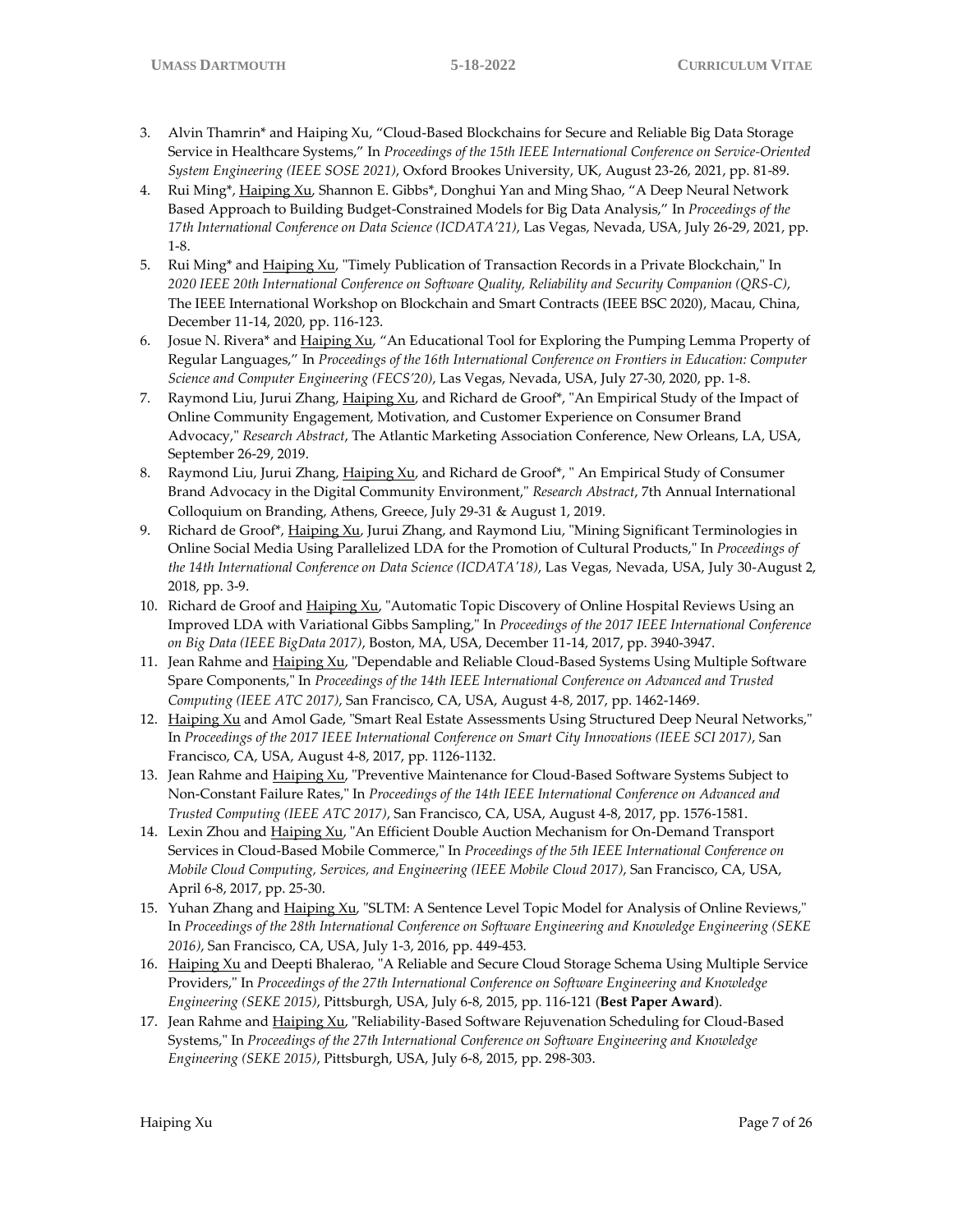- 18. Haiping Xu and Arturo Li, "Two-Level Smart Search Engine Using Ontology-Based Semantic Reasoning," In *Proceedings of the 26th International Conference on Software Engineering and Knowledge Engineering (SEKE 2014)*, Vancouver, Canada, July 1-3, 2014, pp. 648-652.
- 19. Ran Wei and *Haiping Xu*, "A Formal Cost-Effectiveness Analysis Model for Product Evaluation in E-Commerce," In *Proceedings of the 25th International Conference on Software Engineering and Knowledge Engineering (SEKE 2013)*, Boston, MA, USA, June 27-29, 2013, pp. 287-293.
- 20. Daniel F. Fitch and *Haiping Xu*, "A Petri Net Model for Secure and Fault-Tolerant Cloud-Based Information Storage," In *Proceedings of the 24th International Conference on Software Engineering and Knowledge Engineering (SEKE 2012)*, San Francisco Bay, CA, USA, July 1-3, 2012, pp. 333-339.
- 21. Harmeet Chawla, *Haiping Xu*, and MengChu Zhou, "A Real-Time Reliability Model for Ontology-Based Dynamic Web Service Composition," In *Proceedings of the 23rd International Conference on Software Engineering and Knowledge Engineering (SEKE 2011)*, Miami, FL, USA, July 7-9, 2011, pp. 153-158.
- 22. Benjamin J. Ford, *Haiping Xu*, and Iren Valova, "Identifying Suspicious Bidders Utilizing Hierarchical Clustering and Decision Trees," In *Proceedings of the 12th International Conference on Artificial Intelligence (ICAI'10)*, Las Vegas, Nevada, USA, July 12-15, 2010, pp. 195-201.
- 23. Ankit Goel, *Haiping Xu*, and Sol M. Shatz, "A Multi-State Bayesian Network for Shill Verification in Online Auctions," In *Proceedings of the 22nd International Conference on Software Engineering and Knowledge Engineering (SEKE'2010)*, Redwood City, San Francisco Bay, USA, July 1-3, 2010, pp. 279-285.
- 24. Fei Dong, Sol M. Shatz, and *Haiping Xu*, "An Empirical Evaluation on the Relationship Between Final Auction Price and Shilling Activity in Online Auctions," In *Proceedings of the 22nd International Conference on Software Engineering and Knowledge Engineering (SEKE'2010)*, Redwood City, San Francisco Bay, USA, July 1-3, 2010, pp. 286-291.
- 25. Monika Shrestha, Liudong Xing, and Haiping Xu, "Complete Sequence Generation Algorithm for Reliability Analysis of Dynamic Systems with Sequence-Dependent Failures," In *Proceedings of the 16th ISSAT International Conference on Reliability and Quality in Design (RQD'10)*, August 5-7, 2010, Washington D.C., USA, pp. 383-386.
- 26. Haiping Xu, Christopher K. Bates, and Sol M. Shatz, "Real-Time Model Checking for Shill Detection in Live Online Auctions," In *Proceedings of the International Conference on Software Engineering Research and Practice (SERP'09)*, July 13-16, 2009, Las Vegas, Nevada, USA, pp. 134-140.
- 27. Benjamin J. Ford, *Haiping Xu*, Christopher K. Bates, and Sol M. Shatz, "Model-Based Specification of Flexible and Complex Bidding Strategies for Agent-Based Online Auctions," In *Proceedings of the 6th International Conference on Information Technology: New Generations (ITNG 2009)*, April 27-29, 2009, Las Vegas, Nevada, USA, pp. 894-900.
- 28. Fei Dong, Sol M. Shatz, and *Haiping Xu*, "Inference of Online Auction Shills Using Dempster-Shafer Theory," In *Proceedings of the 6th International Conference on Information Technology: New Generations (ITNG 2009)*, April 27-29, 2009, Las Vegas, Nevada, USA, pp. 908-914.
- 29. Abhinay Reddyreddy and *Haiping Xu*, "Securing Service-Oriented Systems Using State-Based XML Firewall," In *Proceedings of the 20th International Conference on Software Engineering and Knowledge Engineering (SEKE'2008)*, July 1-3, 2008, Redwood City, San Francisco Bay, California, USA, pp. 512-518.
- 30. Haiping Xu, Sol M. Shatz, and Christopher K. Bates, "A Framework for Agent-Based Trust Management in Online Auctions," In *Proceedings of the 5th International Conference on Information Technology: New Generations (ITNG 2008)*, April 7-9, 2008, Las Vegas, Nevada, USA, pp. 149-155.
- 31. Haiping Xu and Liudong Xing, "Formal Semantics and Verification of Dynamic Reliability Block Diagrams for System Reliability Modeling," In *Proceedings of the 11th International Conference on Software Engineering and Applications (SEA 2007)*, November 19-21, 2007, Cambridge, Massachusetts, USA, pp. 155-162.
- 32. Rinkesh Patel, *Haiping Xu*, and Ankit Goel, "Real-Time Trust Management in Agent Based Online Auction Systems," In *Proceedings of the Nineteenth International Conference on Software Engineering and Knowledge Engineering (SEKE'07)*, Boston, USA, July 9-11, 2007, pp. 244-250.
- 33. Jan Bergandy, Paul Bergstein, Boleslaw Mikolajczak, and Haiping Xu, "Designing Software Engineering Option within Computer Science Bachelor of Science Program," In *Proceedings of the 2007 International*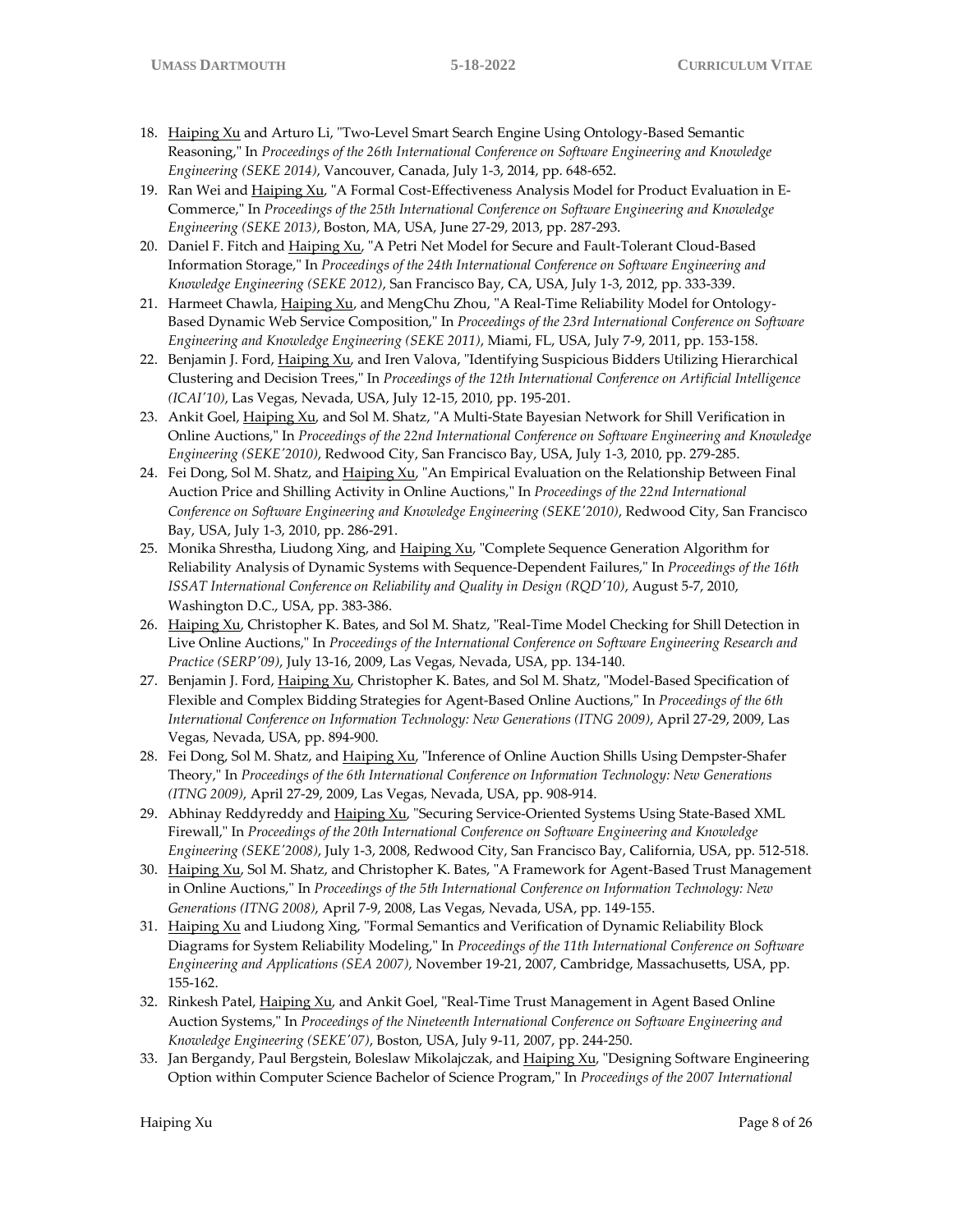*Conference on Frontiers in Education: Computer Science and Computer Engineering (FECS'07)*, Las Vegas, Nevada, USA, June 25-28, 2007. pp. 290-296.

- 34. Mihir M. Ayachit and *Haiping Xu*, "A Petri Net Based XML Firewall Security Model for Web Services Invocation," In *Proceedings of the International Conference on Communication, Network, and Information Security (CNIS 2006)*, October 9-11, 2006, MIT Faculty Club, Cambridge, Massachusetts, USA, pp. 61-67.
- 35. Xiaoqin Zhang and *Haiping Xu*, "Towards Automated Development of Multi-Agent Systems Using RADE," In *Proceedings of the 2006 International Conference on Artificial Intelligence (ICAI'06)*, June 26-29, 2006, Las Vegas, Nevada, USA, pp. 44-50.
- 36. Xiaoqin Zhang, *Haiping Xu*, and Bhavesh Shrestha, "Developing MAS with Automatic Agent Generation and Dynamic Task Allocation Mechanisms," In *Proceedings of the Sixth International Joint Conference on Autonomous Agents and Multi-Agent Systems (AAMAS 2007)*, Poster Presentation, May 14-18, 2007, Hawaii, USA.
- 37. Yi-Tsung Cheng and *Haiping Xu*, "A Formal Approach to Detecting Shilling Behaviors in Concurrent Online Auctions," In *Proceedings of the 8th International Conference on Enterprise Information Systems (ICEIS 2006)*, May 23-27, 2006, Paphos, Cyprus.
- 38. Haiping Xu and Xiaoqin Zhang, "A Methodology for Role-Based Modeling of Open Multi-Agent Software Systems," In *Proceedings of the 7th International Conference on Enterprise Information Systems (ICEIS 2005)*, May 24-28, 2005, Miami, Florida, USA, pp. 246-253.
- 39. Haiping Xu and Sol M. Shatz, "A Framework for Modeling Agent-Oriented Software," In *Proceedings of the IEEE 21st International Conference on Distributed Computing Systems (ICDCS-21)*, April 16-19, 2001, Phoenix, Arizona, USA, pp. 57-64.
- 40. Haiping Xu and Sol M. Shatz, "An Agent-Based Petri Net Model with Application to Seller/Buyer Design in Electronic Commerce," In *Proceedings of the IEEE 5th International Symposium on Autonomous Decentralized Systems (ISADS 2001)*, March 26-28, 2001, Dallas, Texas, USA, pp. 11-18.
- 41. Haiping Xu and Sol M. Shatz, "Extending G-Nets to Support Inheritance Modeling in Concurrent Object-Oriented Design," In *Proceedings of the IEEE International Conference on Systems, Man, and Cybernetics (SMC 2000)*, October 8-11, 2000, Nashville, Tennessee, USA, pp. 3128-3133.
- 42. Ravi K. Gedela, Sol M. Shatz, and *Haiping Xu*, "Formal Modeling of Synchronization Methods for Concurrent Objects in Ada 95," In *Proceedings of the ACM Annual International Conference on Ada (SIGAda'99)*, October 17-21, 1999, Redondo Beach, CA, USA, pp. 211-220.
- 43. Kai Warendorf, *Haiping Xu*, and Antoon Verhoeven, "Case-Based Instructional Planning for Learning in a Context," In *Proceedings of the Joint 1997 Pacific Asian Conference on Expert Systems and Singapore International Conference on Intelligent Systems (PACES/SPICIS 97)*, February 24-27, 1997, Singapore, pp. 354-360.
- 44. Xiaogang Ruan, Shangxu Hu, Zengwu Chen, and Haiping Xu, "The Presentation and Inference of Chinese Language Knowledge," In *Proceedings of the International Conference on "Information & System," A.M.S.E*., October 1991, Hangzhou, China.
- 45. Haiping Xu, Zengwu Chen, and Shangxu Hu, "Design and Implementation Techniques for an Intelligent Chinese Tutoring System," In *Proceedings of the Second National Conference on Computer Application*, October 1991, Beijing, China, pp. 988-991 (in Chinese).

#### **K. Paper Presented and Seminar Talks**

- 1. Title: *A Deep Neural Network Based Approach to Building Budget-Constrained Models for Big Data Analysis*, 17th International Conference on Data Science (ICDATA'21), Las Vegas, Nevada, USA, July 26-29, 2021.
- 2. Title: *Timely Publication of Transaction Records in a Private Blockchain*, IEEE International Workshop on Blockchain and Smart Contracts (BSC 2020), Macau, China, December 12, 2020.
- 3. Title: *Smart Real Estate Assessments Using Structured Deep Neural Networks*, IEEE International Conference on Smart City Innovations (IEEE SCI 2017), San Francisco, CA, USA, August 5, 2017.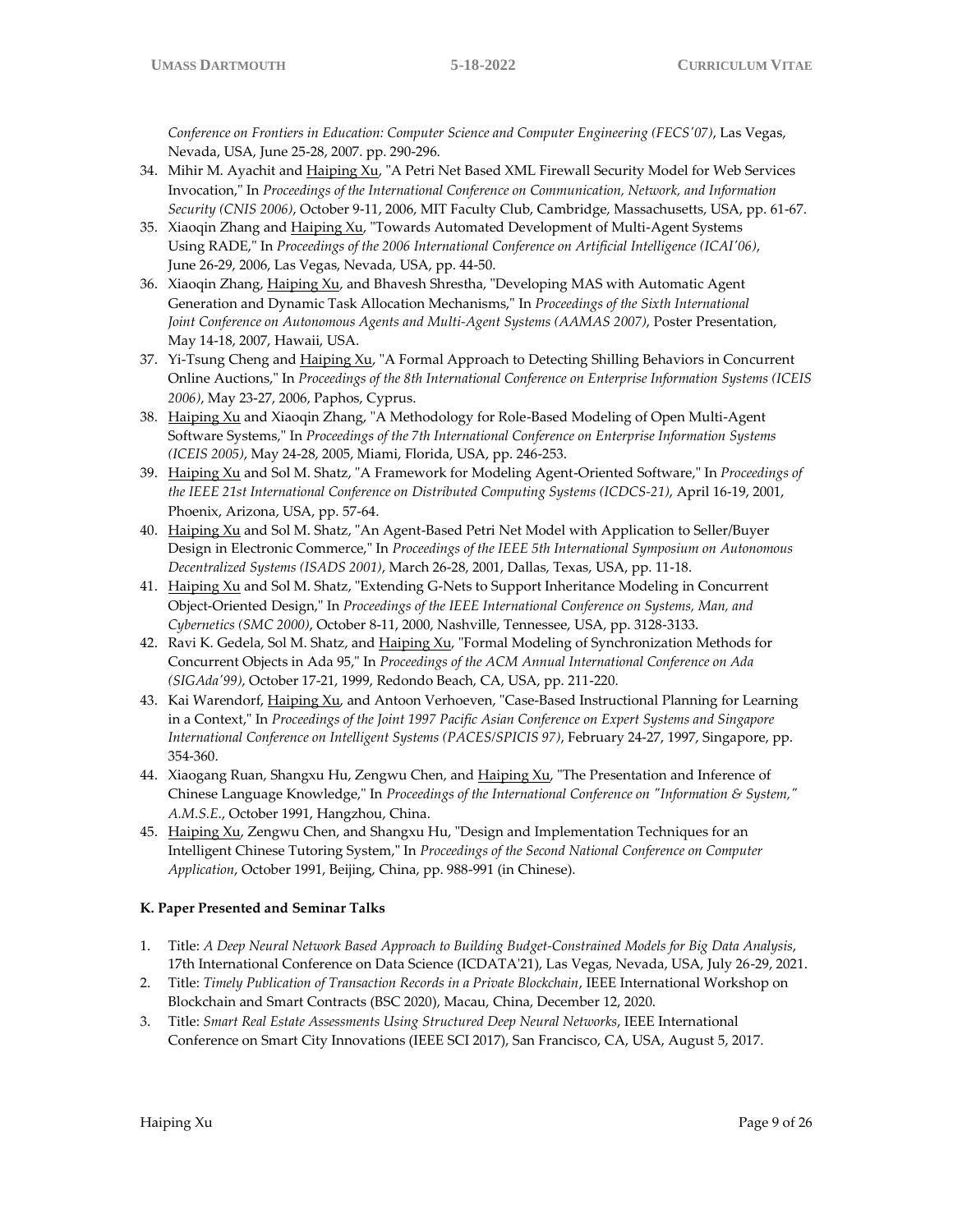- 4. Title: *An Efficient Double Auction Mechanism for On-Demand Transport Services in Cloud-Based Mobile Commerce*, IEEE International Conference on Mobile Cloud Computing, Services, and Engineering (IEEE Mobile Cloud 2017), San Francisco, CA, USA, April 7, 2017
- 5. Title: *SLTM: A Sentence Level Topic Model for Analysis of Online Reviews, International Conference on Software Engineering and Knowledge Engineering (SEKE 2016)*, San Francisco, CA, USA, July 2, 2016,
- 6. Title: *A Reliable and Secure Cloud Storage Schema Using Multiple Service Providers*, International Conference on Software Engineering and Knowledge Engineering (SEKE 2015), Pittsburgh, USA, July 6, 2015.
- 7. Invited Talk: Future *Research Directions of Software Engineering and Knowledge Engineering*, International Conference on Software Engineering and Knowledge Engineering (SEKE 2014), Vancouver, Canada, July 2, 2014.
- 8. Title: Two*-Level Smart Search Engine Using Ontology-Based Semantic Reasoning*, International Conference on Software Engineering and Knowledge Engineering (SEKE 2014), Vancouver, Canada, July 2, 2014.
- 9. Title: *A Formal Cost-Effectiveness Analysis Model for Product Evaluation in E-Commerce*, International Conference on Software Engineering and Knowledge Engineering (SEKE 2013), Boston, MA, USA, June 2013.
- 10. Title: *A Petri Net Model for Secure and Fault-Tolerant Cloud-Based Information Storage*, International Conference on Software Engineering and Knowledge Engineering (SEKE 2012), San Francisco Bay, CA, USA, July 2012.
- 11. Title: *A Real-Time Reliability Model for Ontology-Based Dynamic Web Service Composition*, International Conference on Software Engineering and Knowledge Engineering (SEKE 2011), Miami, Florida, USA, July 2011.
- 12. Title: *Identifying Suspicious Bidders Utilizing Hierarchical Clustering and Decision Trees*, International Conference on Artificial Intelligence (ICAI'10), Las Vegas, Nevada, USA, July 2010.
- 13. Title: *A Multi-State Bayesian Network for Shill Verification in Online Auctions*, International Conference on Software Engineering and Knowledge Engineering (SEKE 2010), Redwood City, San Francisco Bay, California, USA, July 2010.
- 14. Title: *Trustworthy Agent-Based Online Auction Systems*, Computer Science Seminar Series, Computer and Information Science Department, University of Massachusetts Dartmouth, November 2009.
- 15. Title: *Real-Time Model Checking for Shill Detection in Live Online Auctions*, International Conference on Software Engineering Research and Practice (SERP'09), Las Vegas, Nevada, USA, July 2009.
- 16. Title: *Model-Based Specification of Complex Bidding Strategies in Agent-Based Online Auctions*, International Conference on Information Technology: New Generations (ITNG 2009), Las Vegas, Nevada, USA, April 2009.
- 17. Title: *SD-ROC: Service Discovery for Reliable Operations Center*, Marine Corps Project Meeting, ATMC, Fall River, MA, USA, October 2008.
- 18. Title: Securing Service-Oriented Systems Using State-Based XML Firewall, International Conference on Software Engineering and Knowledge Engineering (SEKE'2008), Redwood City, San Francisco Bay, California, USA, July 2008.
- 19. Title: Ontology*-Based Dynamic Service Discovery for Fault-Tolerant Service-Oriented Systems*, Marine Corps Project Meeting, ATMC, Fall River, MA, USA, June 2008.
- 20. Title: *A Framework for Agent-Based Trust Management in Online Auctions*, International Conference on Information Technology: New Generations (ITNG 2008), Las Vegas, Nevada, USA, April 2008.
- 21. Title: *Agent-Based Trust Management for Trust Re-Evaluation in Online Auctions*, NSF Project Meeting, Department of Computer Science, University of Illinois at Chicago, January 2008.
- 22. Title: *DRBD: Dynamic Reliability Block Diagrams for System Reliability Modeling*, International Conference on Software Engineering and Applications (SEA 2007), Cambridge, Massachusetts, USA, November 2007.
- 23. Title: *Trustworthy Agent-Based Online Auction Systems*, Computer Science Industrial Advisory Committee (CSIAC) Meeting, University of Massachusetts Dartmouth, USA, November 2007.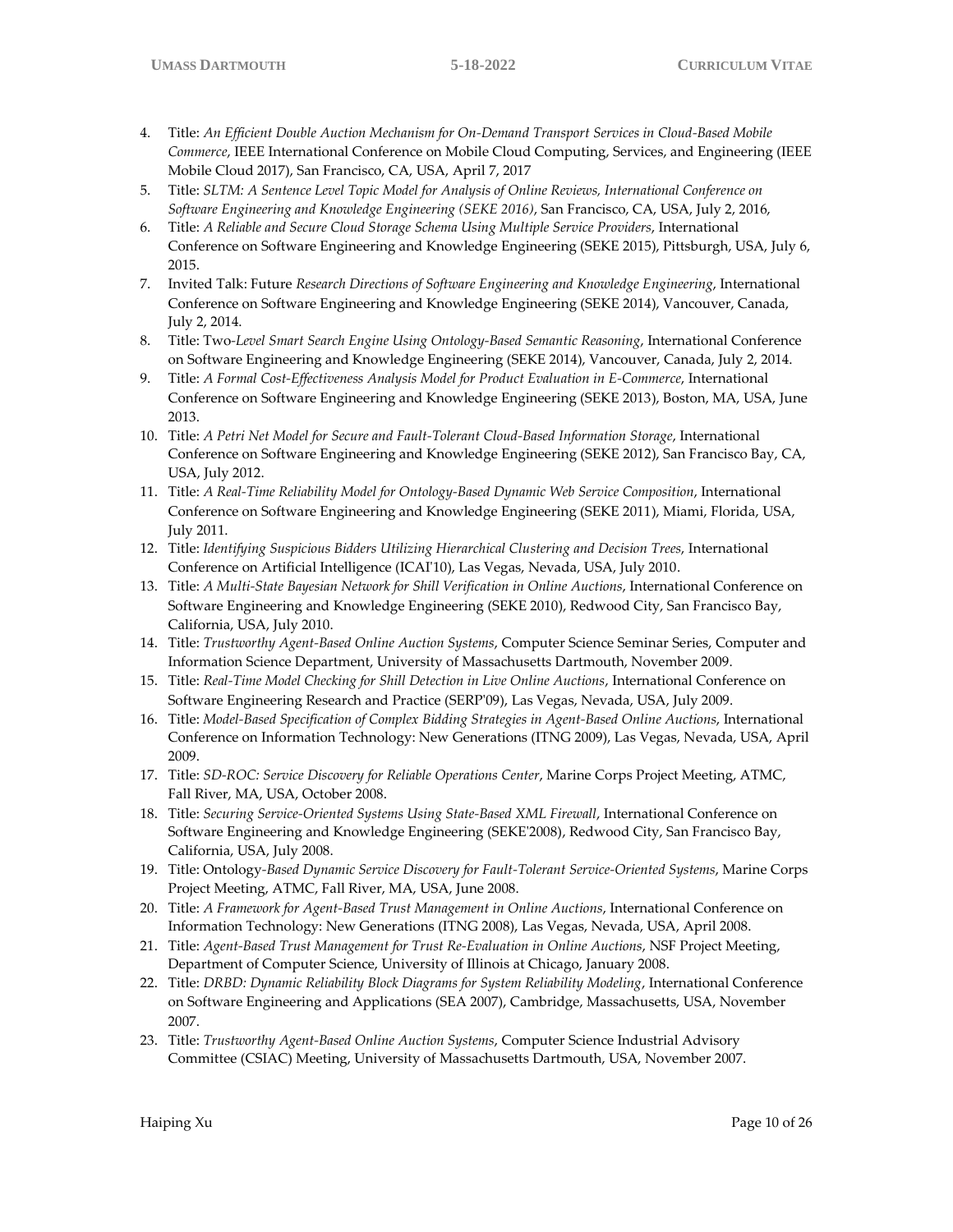- 24. Title: *Real-Time Trust Management in Agent Based Online Auction Systems*, International Conference on Software Engineering and Knowledge Engineering (SEKE'07), Boston, USA, July 2007,
- 25. Title: *A Petri Net Based XML Firewall Security Model for Web Services Invocation*, International Conference on Communication, Network, and Information Security (CNIS 2006), MIT, Cambridge, Massachusetts, USA , October 2006.
- 26. Title: *A Methodology for Role-Based Modeling of Open Multi-Agent Software Systems*, Computer Science Industrial Advisory Committee (CSIAC) Meeting, University of Massachusetts Dartmouth, USA, November 2005.
- 27. Title: *Towards a Role-Based Agent Development Environment for Open Multi-Agent Software Systems*, CIS Seminars, Computer and Information Science Department, University of Massachusetts Dartmouth, October 2005.
- 28. Title: *A Methodology for Role-Based Modeling of Multi-Agent Software Systems*, International Conference on Enterprise Information Systems (ICEIS 2005), Miami, Florida, USA, May 2005.
- 29. Title: *A Security Based Model for Mobile Agent Software Systems*, CIS Seminars, Computer and Information Science Department, University of Massachusetts Dartmouth, April 2004.
- 30. Title: *A Model-Based Approach for Development of Multi-Agent Software Systems*, Computer Science Colloquium, Computer Science Department, University of Massachusetts Boston, December 2003.
- 31. Title: *A Model-Based Approach for Development of Multi-Agent Software Systems*, Computer Science Colloquium, School of Electrical Engineering and Computer Science, Oregon State University, May 2003.
- *32.* Title: *A Model-Based Approach for Development of Multi-Agent Software Systems*, Computer Science Colloquium, Department of Computer Science, State University of New York, *Binghamton, March 2003.*
- 33. *Title: A* Model-Based Approach for Development of Multi-Agent Software Systems, Computer Science Colloquium, Department of Computer Science, Iowa State University, March 2003.
- 34. Title: An *Agent-Based Petri Net Model with Application to Seller/Buyer Design in Electronic Commerce*, The Fifth International Symposium on Autonomous Decentralized Systems (ISADS 2001), Dallas, Texas, USA, March 2001.
- 35. Title: *Extending G-Nets to Support Inheritance Modeling in Concurrent Object-Oriented Design*, IEEE International Conference on Systems, Man, and Cybernetics (SMC 2000), Nashville, Tennessee, USA, October 2000.
- 36. Title: *Formal Modeling of Synchronization Methods for Concurrent Objects in Ada 95*, The ACM Annual International Conference on Ada (SIGAda'99), Redondo Beach, CA, USA, October 1999.

#### **L. Recent Professional Activities**

#### **Conference Chair/Co-Chair**

- 1. **Program Chair:** IEEE International Workshop on Blockchain and Smart Contracts (IEEE BSC 2021)
- 2. **Program Chair:** IEEE International Workshop on Blockchain and Smart Contracts (IEEE BSC 2020)
- 3. **General Chair:** The 2018 IEEE Conference on Smart City Innovations (IEEE SCI 2018)
- 4. **General Chair:** 6th IEEE International Conference on Mobile Cloud Computing, Services, and Engineering (IEEE Mobile Cloud 2018)
- 5. **Program Chair**: The 2017 IEEE Conference on Smart City Innovations (IEEE SCI 2017)
- 6. **Program Chair:** 5th IEEE International Conference on Mobile Cloud Computing, Services, and Engineering (IEEE Mobile Cloud 2017)
- 7. **General Chair**: 28th International Conference on Software Engineering and Knowledge Engineering (SEKE 2016).
- 8. **Program Chair**: 27th International Conference on Software Engineering and Knowledge Engineering (SEKE 2015).
- 9. Program Co-Chair: 26th International Conference on Software Engineering and Knowledge Engineering (SEKE 2014).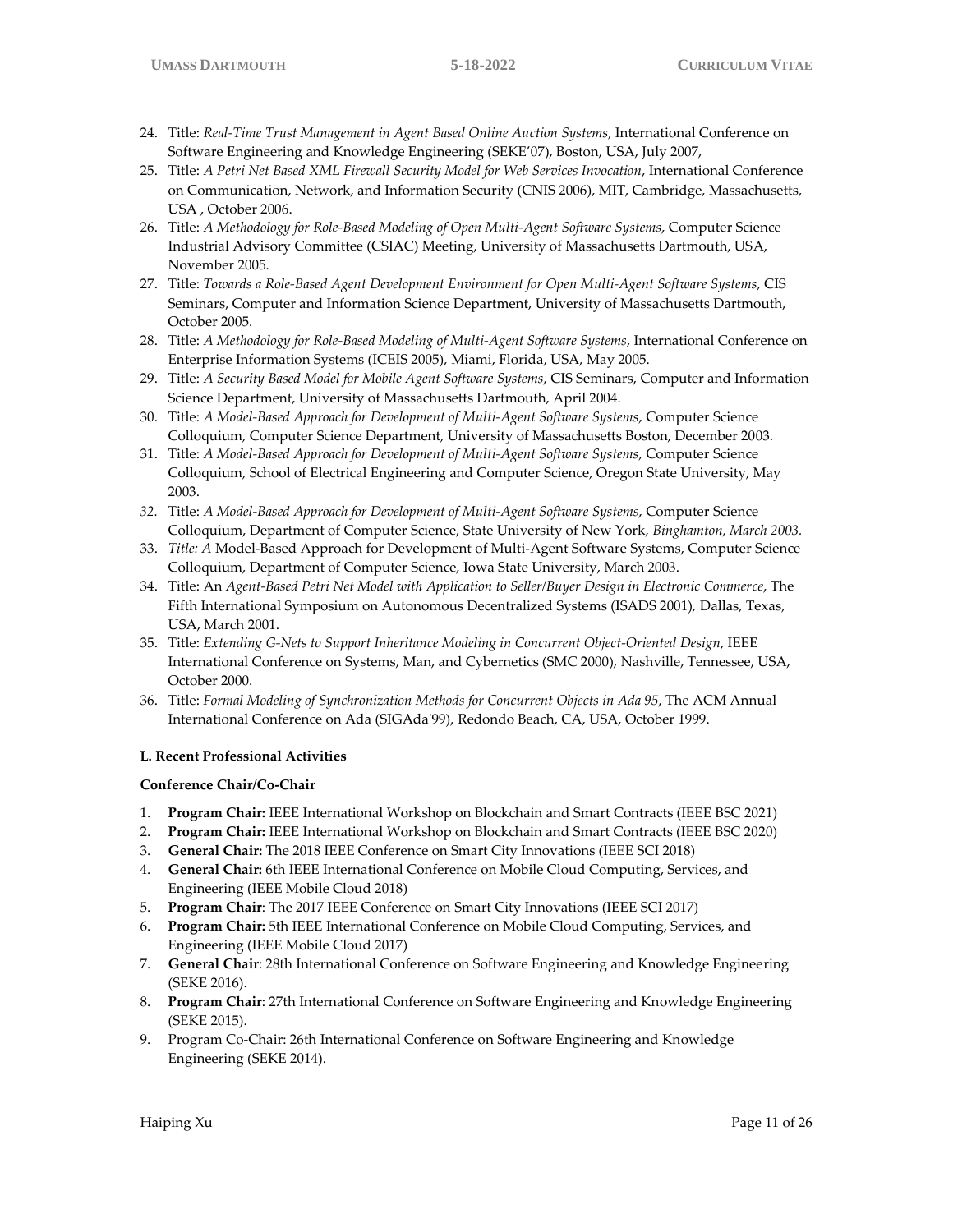- 10. Program Co-Chair: 25th International Conference on Software Engineering and Knowledge Engineering (SEKE 2013).
- 11. Publicity Chair (US): IEEE International Symposium on Mobile Cloud, Computing and Service Engineering (MobileCloud 2013).
- 12. Publicity Chair (US): 7th IEEE International Symposium on Service-Oriented System Engineering (IEEESOSE 2013).
- 13. Program Co-Chair: 18th International Conference on Distributed Multimedia Systems (DMS 2012).
- 14. Publicity Co-Chair: 24th International Conference on Software Engineering and Knowledge Engineering (SEKE 2012).
- 15. Special Session Co-Chair: Software Assurance at the 26th International Conference on Software Engineering and Knowledge Engineering (SEKE 2014).
- 16. Special Session Co-Chair: Petri Nets for Software Engineering and Knowledge Engineering at the 24th International Conference on Software Engineering and Knowledge Engineering (SEKE 2012).
- 17. Track Co-Chair: Artificial Intelligence and Software Engineering (AISE), 8th International Conference on Bio-inspired Information and Communications Technologies (BICT 2014).
- 18. Track Co-Chair: Circuits and System Design**,** 7th International Conference on Information Technology: New Generations (ITNG 2010).
- 19. Program Co-Chair: International Conference on Software Engineering Theory and Practice (SETP-09)
- 20. Track Co-Chair: Hardware-Software Codesign**,** 6th International Conference on Information Technology: New Generations (ITNG 2009).
- 21. Program Co-Chair: International Conference on Software Engineering Theory and Practice (SETP-08)

#### **Track Committee (E-Commerce)**

- 1. 7th International Conference on Information Technology: New Generations (ITNG 2010)
- 2. 6th International Conference on Information Technology: New Generations (ITNG 2009)
- 3. 5th International Conference on Information Technology: New Generations (ITNG 2008)

#### **Session Chair**

- 1. IEEE International Workshop on Blockchain and Smart Contracts (IEEE BSC 2021)
- 2. IEEE International Workshop on Blockchain and Smart Contracts (IEEE BSC 2020)
- 3. The 2017 IEEE Conference on Smart City Innovations (IEEE SCI 2017)
- 4. IEEE International Conference on Mobile Cloud Computing, Services, and Engineering (IEEE Mobile Cloud 2017)
- 5. International Conference on Software Engineering and Knowledge Engineering (SEKE 2016)
- 6. International Conference on Software Engineering and Knowledge Engineering (SEKE 2015)
- 7. International Conference on Software Engineering and Knowledge Engineering (SEKE 2014)
- 8. International Conference on Software Engineering and Knowledge Engineering (SEKE 2013)
- 9. International Conference on Software Engineering and Knowledge Engineering (SEKE 2012)
- 10. International Conference on Software Engineering and Knowledge Engineering (SEKE 2011)
- 11. International Conference on Software Engineering and Knowledge Engineering (SEKE 2010)
- 12. International Conference on Software Engineering Research and Practice (SERP'09)
- 13. International Conference on Information Technology: New Generations (ITNG 2009)
- 14. International Conference on Information Technology: New Generations (ITNG 2008)
- 15. International Conference on Software Engineering and Applications (SEA 2007)
- 16. International Conference on Communication, Network, and Information Security (CNIS 2006).

#### **International Program Committee**

- 1. IEEE 23rd International Conference on Information Reuse and Integration for Data Science (IRI 2022)
- 2. 42nd IEEE International Conference on Distributed Computing Systems (ICDCS 2022)
- 3. 34th International Conference on Software Engineering & Knowledge Engineering (SEKE 2022)
- 4. 3rd International Artificial Intelligence and Blockchain Conference (AIBC 2022)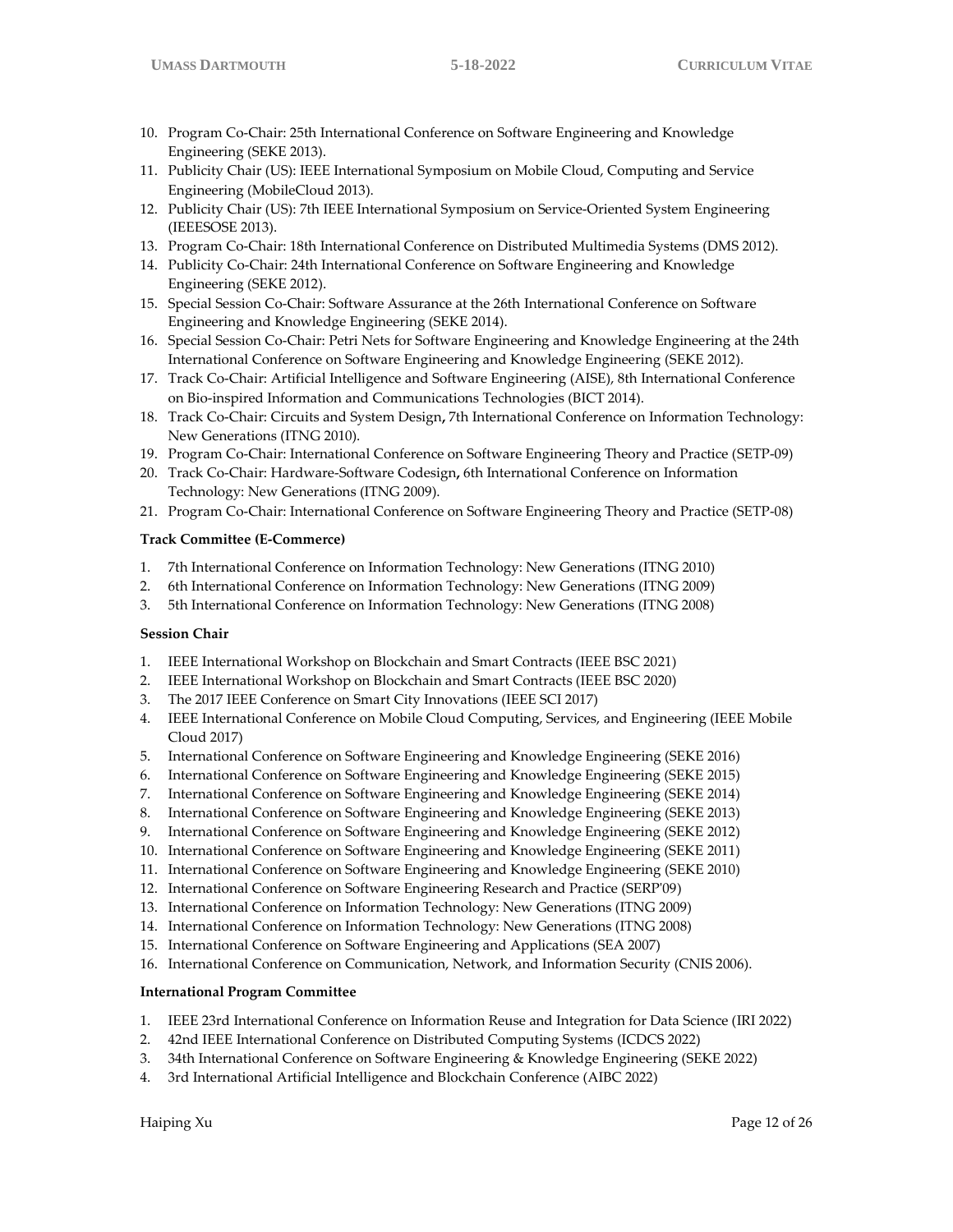- 5. IEEE International Workshop on Blockchain and Smart Contracts (IEEE BSC 2021)
- 6. 21st IEEE International Conference on Software Quality, Reliability, and Security (QRS 2021)
- 7. 33rd International Conference on Software Engineering and Knowledge Engineering (SEKE 2021)
- 8. 15th IEEE International Conference on Service-Oriented System Engineering (IEEE SOSE 2021)
- 9. 9th IEEE International Conference on Mobile Cloud Computing, Services, and Engineering (IEEE Mobile Cloud 2021)
- 10. 2nd International Artificial Intelligence and Blockchain Conference (AIBC 2021)
- 11. IEEE International Workshop on Blockchain and Smart Contracts (IEEE BSC 2020)
- 12. 32nd International Conference on Software Engineering and Knowledge Engineering (SEKE 2020)
- 13. 14th IEEE International Symposium on Service-Oriented System Engineering (IEEE SOSE 2020)
- 14. 8th IEEE International Conference on Mobile Cloud Computing, Services, and Engineering (IEEE Mobile Cloud 2020)
- 15. 31st International Conference on Software Engineering and Knowledge Engineering (SEKE 2019)
- 16. 13th IEEE International Symposium on Service-Oriented System Engineering (IEEE SOSE 2019)
- 17. 7th IEEE International Conference on Mobile Cloud Computing, Services, and Engineering (IEEE Mobile Cloud 2019)
- 18. 30th International Conference on Software Engineering and Knowledge Engineering (SEKE 2018)
- 19. The 2nd IEEE International Conference on Smart City Innovations (IEEE SCI 2018)
- 20. 6th IEEE International Conference on Mobile Cloud Computing, Services, and Engineering (IEEE Mobile Cloud 2018)
- 21. 14th IEEE Conference on Advanced and Trusted Computing (IEEE ATC 2017)
- 22. The 2017 IEEE Conference on Smart City Innovations (IEEE SCI 2017)
- 23. 11th IEEE International Symposium on Service-Oriented System Engineering (IEEE SOSE 2017)
- 24. 29th International Conference on Software Engineering and Knowledge Engineering (SEKE 2017)
- 25. International Workshop on Security, Privacy, and Digital Forensics of Mobile Cloud (SeMoCloud 2017)
- 26. 5th IEEE International Conference on Mobile Cloud Computing, Services, and Engineering (IEEE Mobile Cloud 2017)
- 27. 14th IASTED International Conference on Software Engineering (SE 2016)
- 28. 10th IEEE International Symposium on Service-Oriented System Engineering (IEEE SOSE 2016)
- 29. 28th International Conference on Software Engineering and Knowledge Engineering (SEKE 2016)
- 30. 2nd International Conference on Information Science and Security (ICISS 2015)
- 31. 9th IEEE International Symposium on Service-Oriented System Engineering (IEEE SOSE 2015)
- 32. Workshop A2HC 2015, International Conference on Autonomous Agents and Multi-Agent Systems (AAMAS 2015)
- 33. 27th International Conference on Software Engineering and Knowledge Engineering (SEKE 2015)
- 34. 8th International Conference on Bio-inspired Information and Communications Technologies (BICT 2014)
- 35. 26th International Conference on Software Engineering and Knowledge Engineering (SEKE 2014)
- 36. IEEE International Conference on Systems, Man, and Cybernetics (IEEE SMC 2014)
- 37. Workshop MASH 14, 13th International Conference on Autonomous Agents and Multi-Agent Systems (AAMAS 2014)
- 38. International Conference on Parallel and Distributed Computing and Networks (PDCN 2014)
- 39. 8th IEEE International Symposium on Service-Oriented System Engineering (IEEE SOSE 2014)
- 40. International Conference on Information Science and Cloud Computing (ISCC 2013)
- 41. 2nd International Conference on Model-Driven Engineering and Software Development (MODELSWARD 2014)
- 42. IEEE International Conference on Systems, Man, and Cybernetics (IEEE SMC 2013)
- 43. 3rd International Conference on Logistics, Informatics and Service Science (LISS 2013)
- 44. 15th International Conference on Enterprise Information Systems (ICEIS 2013)
- 45. 28th Annual ACM Symposium on Applied Computing, SE track (SAC 2013)
- 46. 8th International Conference on Software Paradigm Trends (ICSOFT-PT 2013)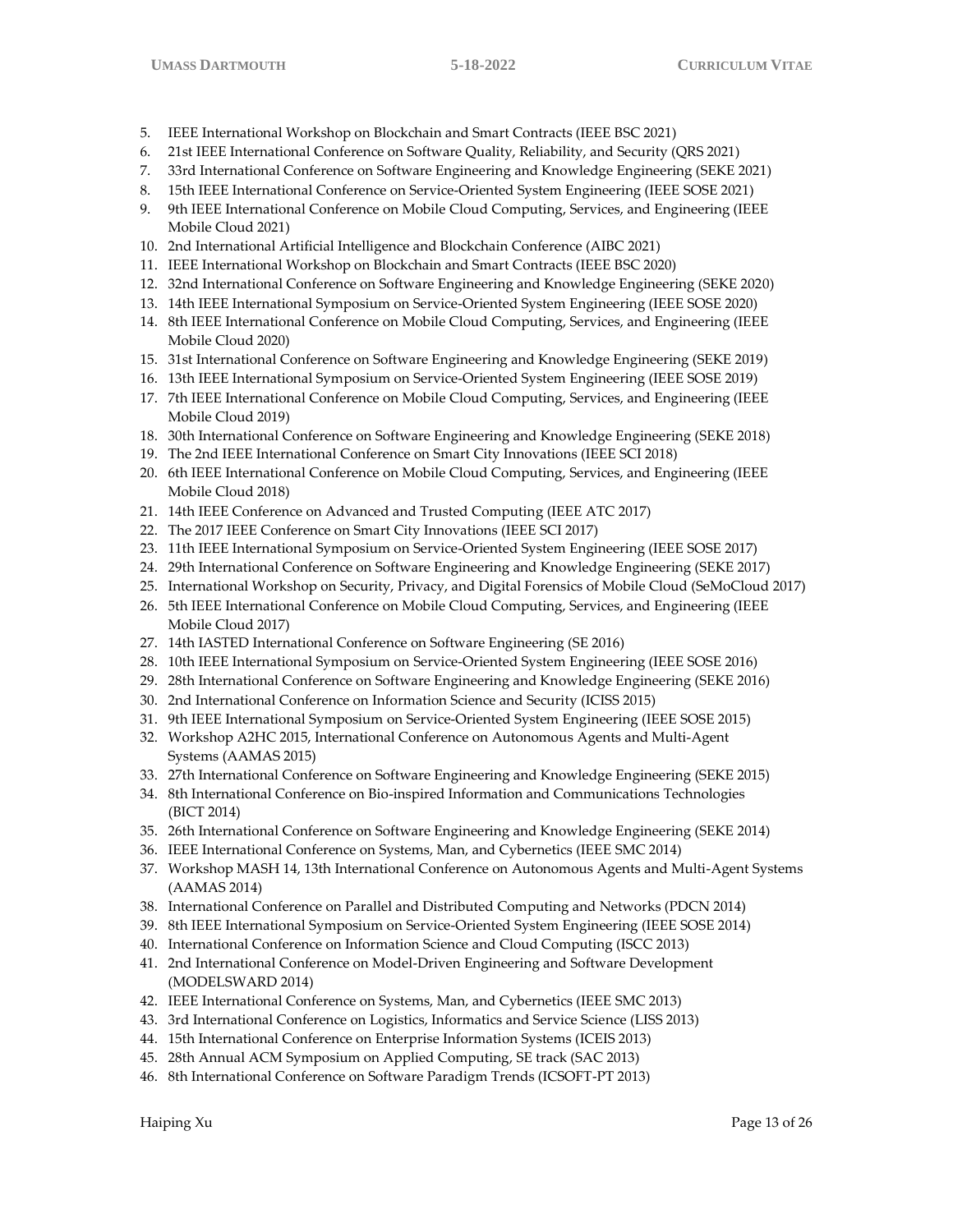47. 25th International Conference on Software Engineering and Knowledge Engineering (SEKE 2013)

- 48. IEEE International Symp. on Mobile Cloud, Computing and Service Engineering (MobileCloud 2013)
- 49. 11th International Conference on Parallel and Distributed Computing and Networks (PDCN 2013)
- 50. 7th IEEE International Symposium on Service-Oriented System Engineering (SOSE 2013)
- 51. 11th International Conference on Software Engineering (SE 2012)
- 52. AC 2012, International Conference on Collaborative Technologies and Systems (CTS 2012)
- 53. 7th International Conference on Software Paradigm Trends (ICSOFT 2012)
- 54. 24th International Conference on Software Engineering and Knowledge Engineering (SEKE 2012)
- 55. 14th International Conference on Enterprise Information Systems (ICEIS 2012)
- 56. 6th IEEE International Symposium on Service-Oriented System Engineering (SOSE 2011)
- 57. International Workshop on Service-Oriented Computing and Multi-Agent Systems (SOC-MAS 2011)
- 58. 15th International Conference on Software Engineering and Applications (SEA 2011)
- 59. 6th International Conference on Software and Data Technologies (ICSOFT 2011)
- 60. International Conference on Information Science and Applications (ICISA 2011)
- 61. AC 2011, International Conference on Collaborative Technologies and Systems (CTS 2011)
- 62. 1st International Conference on Logistics, Informatics and Service Science (LISS 2011)
- 63. 23rd International Conference on Software Engineering and Knowledge Engineering (SEKE 2011)
- 64. 13th International Conference on Enterprise Information Systems (ICEIS 2011)
- 65. 14th International Conference on Software Engineering and Applications (SEA 2010)
- 66. 10th International Conference on Parallel and Distributed Computing and Networks (PDCN 2011)
- 67. IEEE International Conference on Systems, Man, and Cybernetics (SMC 2010)
- 68. 5th International Conference on Software and Data Technologies (ICSOFT 2010)
- 69. International Conference on Software Engineering Research and Practice (SERP'10)
- 70. International Conference on Artificial Intelligence (ICAI'10)
- 71. 22nd International Conference on Software Engineering and Knowledge Engineering (SEKE 2010)
- 72. 12th International Conference on Enterprise Information Systems (ICEIS 2010)
- 73. AC 2010, International Symposium on Collaborative Technologies and Systems (CTS 2010)
- 74. 9th International Conference on Parallel and Distributed Computing and Networks (PDCN 2010)
- 75. 4th International Conference on Frontier of Computer Science and Technology (FCST 2009)
- 76. 4th International Conference on Software and Data Technologies (ICSOFT 2009)
- 77. 13th International Conference on Software Engineering and Applications (SEA 2009)
- 78. 21st International Conference on Software Engineering and Knowledge Engineering (SEKE'2009)
- 79. International Conference on Software Engineering Research and Practice (SERP'09)
- 80. RBC 2009, International Symposium on Collaborative Technologies and Systems (CTS 2009)
- 81. 11th International Conference on Enterprise Information Systems (ICEIS 2009)
- 82. International Conference on Parallel and Distributed Computing and Networks (PDCN 2009)
- 83. International Conference on Software Engineering Theory and Practice (SETP-09)
- 84. 12th International Conference on Software Engineering and Applications (SEA 2008)
- 85. 10th International Conference on Enterprise Information Systems (ICEIS 2008)
- 86. International Conference on Software and Data Technologies (ICSOFT 2008)
- 87. International Conference on Enterprise Information Systems and Web Technologies (EISWT-08)
- 88. International Conference on Software Engineering Theory and Practice (SETP-08)
- 89. 11th International Conference on Software Engineering and Applications (SEA 2007)
- 90. International Conference on Software and Data Technologies (ICSOFT 2007)
- 91. International Conference on Parallel and Distributed Computing and Systems (PDCS 2007)
- 92. 9th International Conference on Enterprise Information Systems (ICEIS 2007)
- 93. International Conference on Enterprise Information Systems and Web Technologies (EISWT-07)
- 94. International Conference on Software and Data Technologies (ICSOFT 2006)
- 95. 10th International Conference on Software Engineering and Applications (SEA 2006)
- 96. International Conference on Communication Systems and Application (CSA 2006)
- 97. International Conference on Networks and Communication Systems (NCS 2006)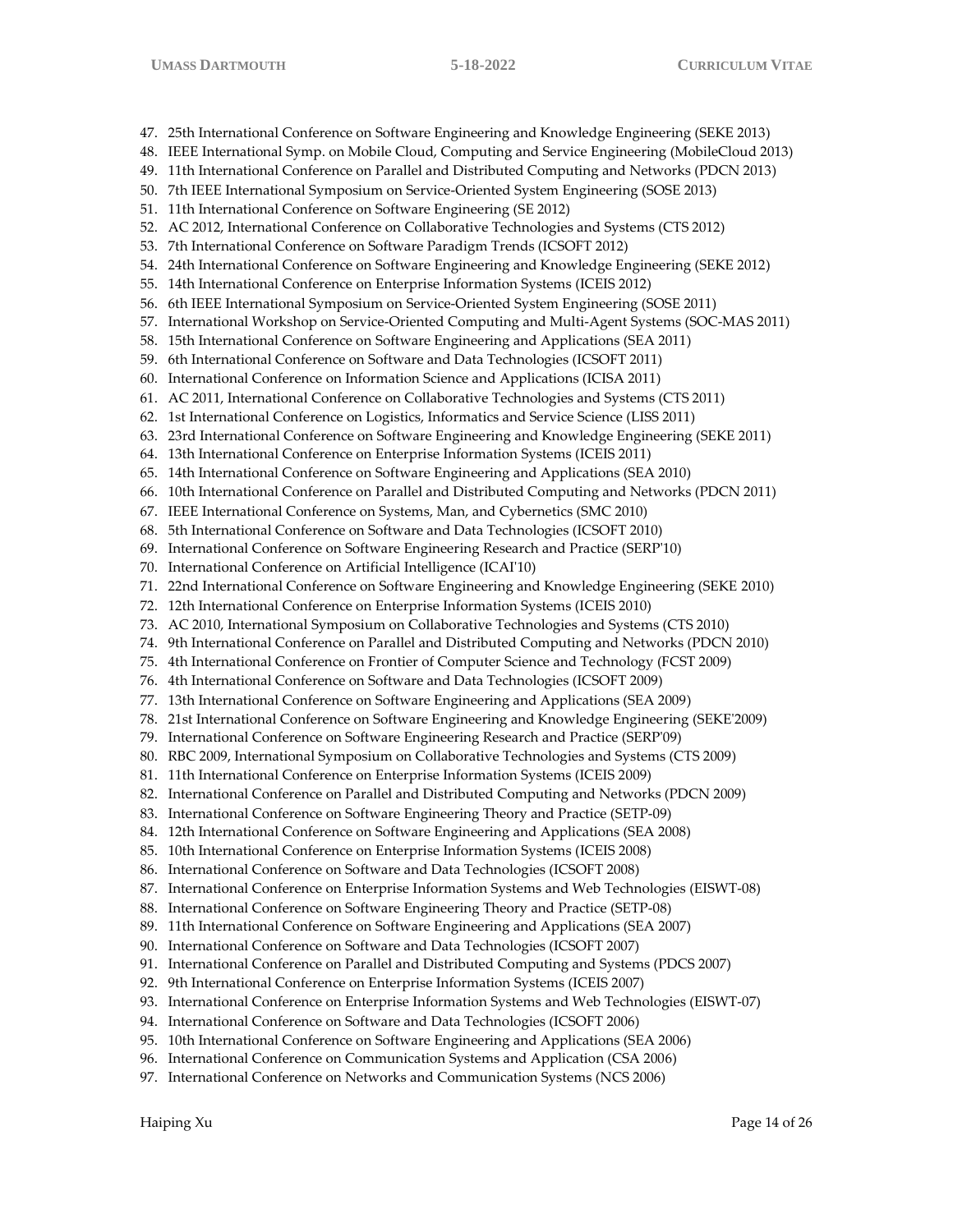- 98. 8th International Conference on Enterprise Information Systems (ICEIS 2006)
- 99. International Conference on Software Engineering Research and Practice (SERP'05)
- 100. International Conference on Internet Computing (ICOMP'05)
- 101. 7th International Conference on Enterprise Information Systems (ICEIS 2005)

# **Journal Editorial Boards:**

- 1. IEEE Transactions on Cloud Computing (TCC), 2014 ~ Present
- 2. International Journal of Software Engineering and Knowledge Engineering, 2014 ~ Present
- 3. Journal of Computers (JCP), 2009 ~2016
- 4. International Journal of Computers and Applications (IJCA), 2009 ~ 2017
- 5. The Open Software Engineering Journal (TOSEJ), 2008 ~ 2015
- 6. Journal on Mobile Communications, Networking and Applications (JMobile), 2013 ~ 2015
- 7. The Scientific World Journal (Computer Science), 2013 ~ 2015
- 8. Guest Editor: Special Issue on Software Engineering & Knowledge Engineering for Mobile Cloud Computing & Services, International Journal of Software Engineering and Knowledge Engineering (IJSEKE), 2013 ~ 2014.

**Technical Committee on Software Engineering:** The International Association of Science and Technology for Development (IASTED), Term 2005 ~ 2008.

**Book Editor:** *Practical Applications of Agent-Based Technology*, InTech, March 2012, ISBN: 978-953-51-0276-2. *Proceedings of the International Conference on Software Engineering Theory and Practice (SETP-08)*, Orlando, Florida, USA, July 7-10, 2008, ISRST 2008, ISBN 978-1-60651-005-6.

**Referee for Book Proposals:** Springer US, IGI Global, Routledge, Wiley

#### **Referee for Journals**

- 1. IEEE Transactions on Cloud Computing (IEEE TCC)
- 2. IEEE Transactions on Software Engineering (IEEE TSE)
- 3. IEEE Transactions on Parallel and Distributed Systems (IEEE TPDS)
- 4. IEEE Transactions on Services Computing (IEEE TSC)
- 5. IEEE Transactions on Knowledge and Data Engineering (IEEE TKDE)
- 6. IEEE Transactions on Reliability (IEEE TR)
- 7. IEEE Transactions on Systems, Man and Cybernetics, Part A (IEEE TSMCA)
- 8. IEEE Transactions on Systems, Man and Cybernetics, Part B (IEEE TSMCB)
- 9. IEEE Transactions on Systems, Man and Cybernetics, Part C (IEEE TSMCC)
- 10. IEEE Transactions on Multimedia (IEEE TMM)
- 11. IEEE Transactions on Industrial Informatics (IEEE TII)
- 12. IEEE Transactions on Dependable and Secure Computing (TDSC)
- 13. IEEE Access: The Multidisciplinary Open Access Journal
- 14. IEEE Design & Test (IEEE DT)
- 15. ACM Transactions on Embedded Computing Systems (ACM TECS)
- 16. Transactions on Computational Science (TCS)
- 17. International Journal of Software Engineering & Knowledge Engineering (IJSEKE)
- 18. Software: Practice and Experience (SPE)
- 19. Journal of Software Testing, Verification and Reliability (STVR)
- 20. Data & Knowledge Engineering Journal (DKE)
- 21. Science of Computer Programming (SCP)
- 22. International Journal of Security and Networks (IJSN)
- 23. IEEE Intelligent Systems (IS)
- 24. Journal of Supercomputing (SUPE)
- 25. International Journal of Modeling and Simulation (IJMS)
- 26. International Journal of Computers and Applications (IJCA)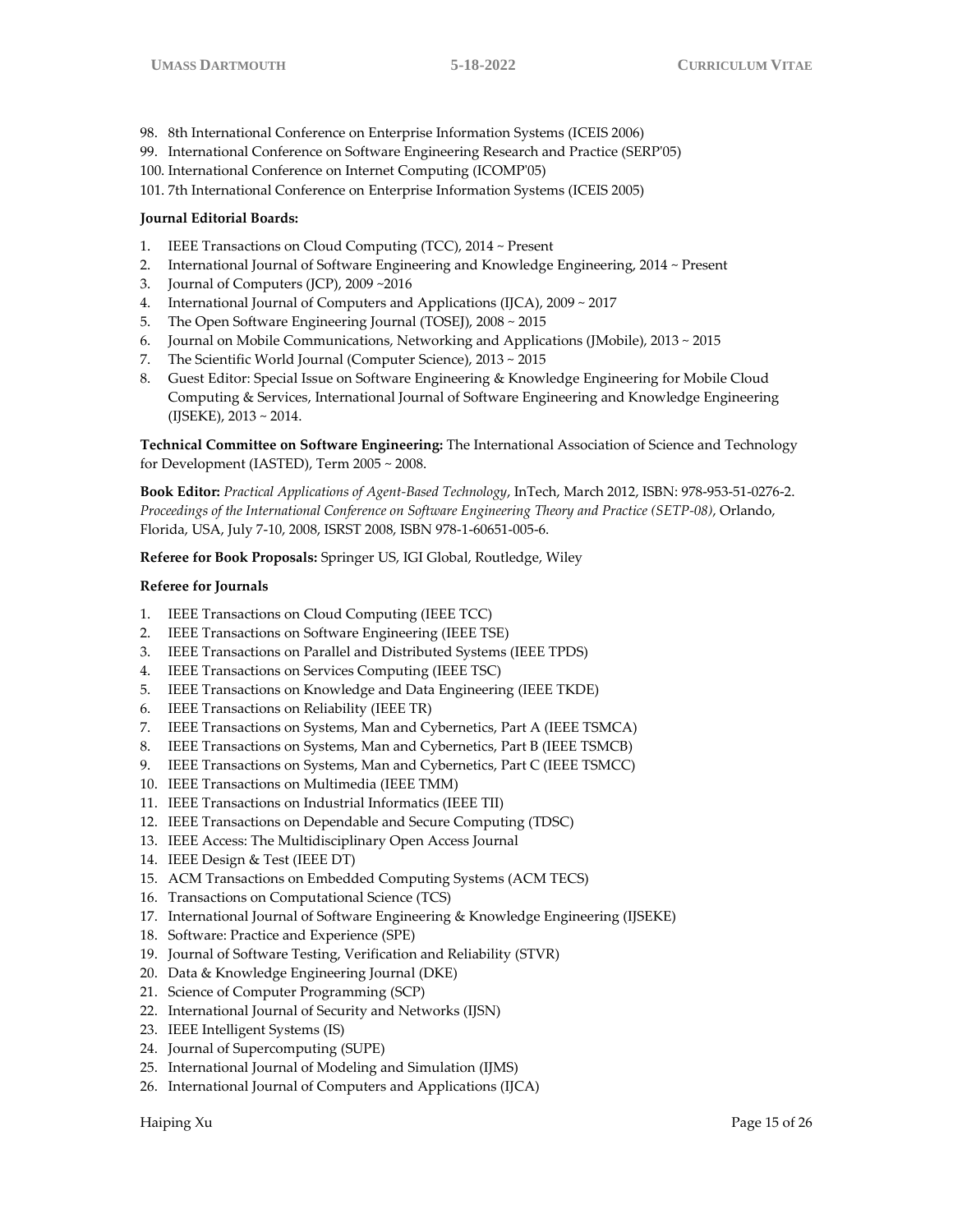- 27. Computers and Electrical Engineering (COMPELECENG)
- 28. Journal of Computers (JCP)
- 29. Journal of Organizational Computing and Electronic Commerce (JOCEC)
- 30. Electronic Commerce Research Journal (ECRJ)
- 31. Information Security Journal: A Global Perspective (ISJGP)
- 32. Security and Communication Networks (SCN)
- 33. The Open Software Engineering Journal (TOSEJ)
- 34. Frontiers of Information Technology & Electronic Engineering (FITEE)
- 35. Computers in Biology and Medicine (CBM)
- 36. Journal of Zhejiang University Science C Computers & Electronics (ZUSC)

#### **Referee for Conferences**

- 1. IEEE 23rd International Conference on Information Reuse and Integration for Data Science (IRI 2022)
- 2. 42nd IEEE International Conference on Distributed Computing Systems (ICDCS 2022)
- 3. 34th International Conference on Software Engineering & Knowledge Engineering (SEKE 2022)
- 4. 3rd International Artificial Intelligence and Blockchain Conference (AIBC 2022)
- 5. IEEE International Workshop on Blockchain and Smart Contracts (IEEE BSC 2021)
- 6. 21st IEEE International Conference on Software Quality, Reliability, and Security (QRS 2021)
- 7. 9th IEEE International Conference on Mobile Cloud Computing, Services, and Engineering (IEEE Mobile Cloud 2021)
- 8. 15th IEEE International Symposium on Service-Oriented System Engineering (IEEE SOSE 2021)
- 9. 33rd International Conference on Software Engineering and Knowledge Engineering (SEKE 2021)
- 10. IEEE International Workshop on Blockchain and Smart Contracts (IEEE BSC 2020)
- 11. 32nd International Conference on Software Engineering and Knowledge Engineering (SEKE 2020)
- 12. 14th IEEE International Symposium on Service-Oriented System Engineering (IEEE SOSE 2020)
- 13. 8th IEEE International Conference on Mobile Cloud Computing, Services, and Engineering (IEEE Mobile Cloud 2020)
- 14. 31st International Conference on Software Engineering and Knowledge Engineering (SEKE 2019)
- 15. 13th IEEE International Symposium on Service-Oriented System Engineering (IEEE SOSE 2019)
- 16. 7th IEEE International Conference on Mobile Cloud Computing, Services, and Engineering (IEEE Mobile Cloud 2019)
- 17. 30th International Conference on Software Engineering and Knowledge Engineering (SEKE 2018)
- 18. The 2nd IEEE International Conference on Smart City Innovations (IEEE SCI 2018)
- 19. 6th IEEE International Conference on Mobile Cloud Computing, Services, and Engineering (IEEE Mobile Cloud 2018)
- 20. 14th IEEE Conference on Advanced and Trusted Computing (IEEE ATC 2017)
- 21. The 2017 IEEE Conference on Smart City Innovations (IEEE SCI 2017)
- 22. 11th IEEE International Symposium on Service-Oriented System Engineering (IEEE SOSE 2017)
- 23. 29th International Conference on Software Engineering and Knowledge Engineering (SEKE 2017)
- 24. International Workshop on Security, Privacy, and Digital Forensics of Mobile Cloud (SeMoCloud 2017)
- 25. 5th IEEE International Conference on Mobile Cloud Computing, Services, and Engineering (IEEE Mobile Cloud 2017)
- 26. 14th IASTED International Conference on Software Engineering (SE 2016)
- 27. 10th IEEE International Symposium on Service-Oriented System Engineering (IEEE SOSE 2016)
- 28. 28th International Conference on Software Engineering and Knowledge Engineering (SEKE 2016)
- 29. 13th International Workshop on Discrete Event Systems (DES 2016)
- 30. 2nd International Conference on Information Science and Security (ICISS 2015)
- 31. 9th IEEE International Symposium on Service-Oriented System Engineering (IEEE SOSE 2015)
- 32. Workshop A2HC 2015, 13th International Conference on Autonomous Agents and Multi-Agent Systems (AAMAS 2015)
- 33. 27th International Conference on Software Engineering and Knowledge Engineering (SEKE 2015)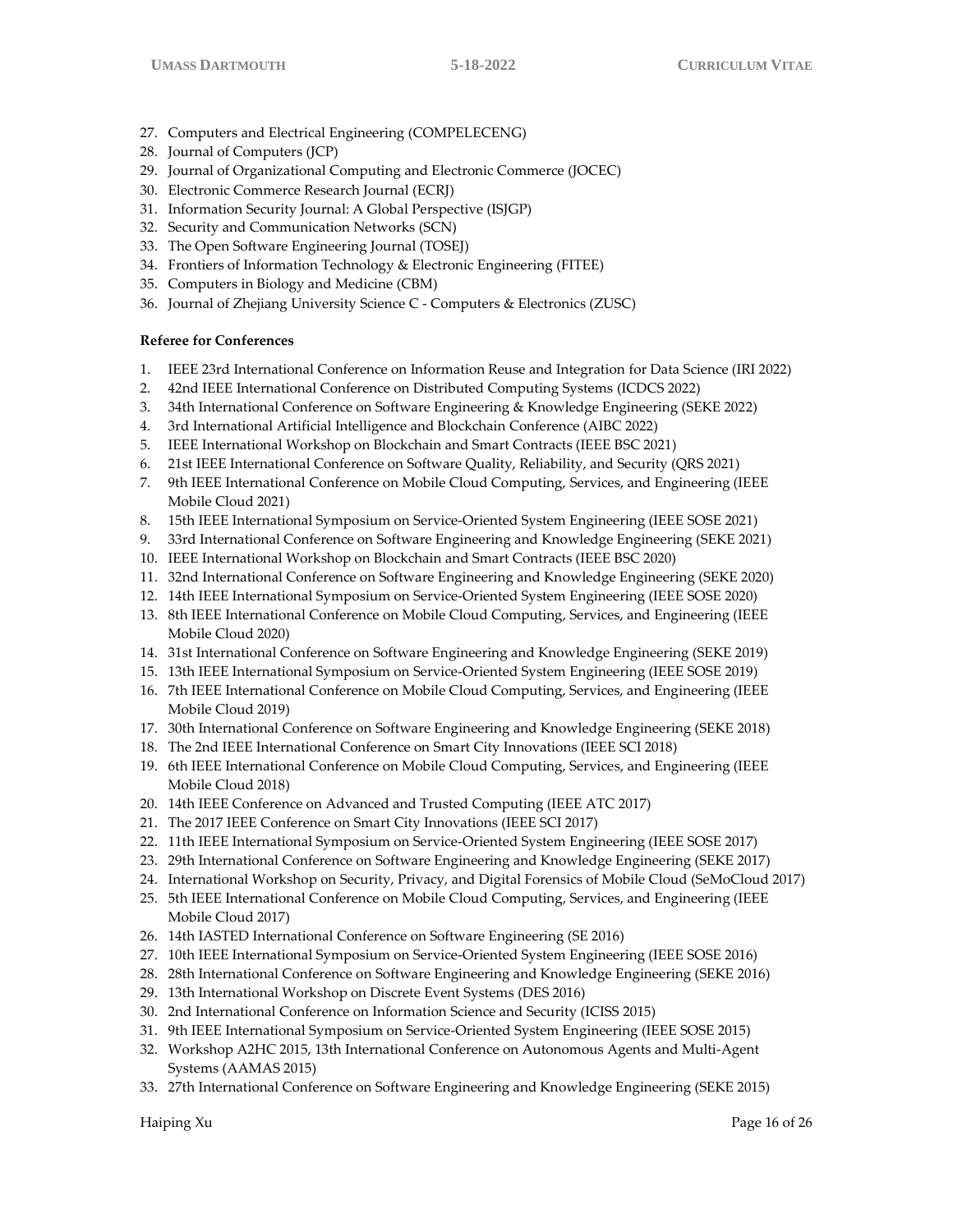- 34. 8th International Conf. on Bio-inspired Information and Communications Technologies (BICT 2014)
- 35. 2014 IEEE International Conference on Systems, Man, and Cybernetics (IEEE SMC 2014)
- 36. IEEE International Symposium on Service-Oriented System Engineering (IEEE SOSE 2014)
- 37. 26th International Conference on Software Engineering and Knowledge Engineering (SEKE 2014)
- 38. Workshop MASH 14, 13th International Conference on Autonomous Agents and Multi-Agent Systems (AAMAS 2014)
- 39. International Conference on Parallel and Distributed Computing and Networks (PDCN 2014)
- 40. 2nd International Conference on Model-Driven Engineering and Software Development (MODELSWARD 2014)
- 41. International Conference on Information Science and Cloud Computing (ISCC 2013)
- 42. IEEE International Conference on Systems, Man, and Cybernetics (IEEE SMC 2013)
- 43. 3rd International Conference on Logistics, Informatics and Service Science (LISS 2013)
- 44. 15th International Conference on Enterprise Information Systems (ICEIS 2013)
- 45. 28th Annual ACM Symposium on Applied Computing, SE track (SAC 2013)
- 46. 8th International Conference on Software Paradigm Trends (ICSOFT-PT 2013)
- 47. 25th International Conference on Software Engineering and Knowledge Engineering (SEKE 2013)
- 48. IEEE International Symp. on Mobile Cloud, Computing and Service Engineering (MobileCloud 2013)
- 49. 11th International Conference on Parallel and Distributed Computing and Networks (PDCN 2013)
- 50. 7th IEEE International Symposium on Service-Oriented System Engineering (SOSE 2013)
- 51. AC 2012, International Conference on Collaborative Technologies and Systems (CTS 2012)
- 52. 24th International Conference on Software Engineering and Knowledge Engineering (SEKE 2012)
- 53. 7th International Conference on Software Paradigm Trends (ICSOFT 2012)
- 54. 11th International Conference on Software Engineering (SE 2012)
- 55. 14th International Conference on Enterprise Information Systems (ICEIS 2012)
- 56. 4th International Workshop on WSN: Architectures, Deployments and Trends (WSN-ADT 2012)
- 57. 15th International Conference on Software Engineering and Applications (SEA 2011)
- 58. 6th IEEE International Symposium on Service-Oriented System Engineering (SOSE 2011)
- 59. 23rd International Conference on Software Engineering and Knowledge Engineering (SEKE 2011)
- 60. 13th International Conference on Enterprise Information Systems (ICEIS 2011)
- 61. 6th International Conference on Software and Data Technologies (ICSOFT 2011)
- 62. 1st International Conference on Logistics, Informatics and Service Science (LISS 2011)
- 63. International Conference on Collaborative Technologies and Systems (CTS 2011)
- 64. International Conference on Information Science and Applications (ICISA 2011)
- 65. 10th International Conference on Parallel and Distributed Computing and Networks (PDCN 2011)
- 66. 14th International Conference on Software Engineering and Applications (SEA 2010)
- 67. IEEE International Conference on Systems, Man, and Cybernetics (SMC 2010)
- 68. 22nd International Conference on Software Engineering and Knowledge Engineering (SEKE 2010)
- 69. 12th International Conference on Enterprise Information Systems (ICEIS 2010)
- 70. 5th International Conference on Software and Data Technologies (ICSOFT 2010)
- 71. International Symposium on Collaborative Technologies and Systems (CTS 2010)
- 72. 7th International Conference on Information Technology: New Generations (ITNG 2010)
- 73. 9th International Conference on Parallel and Distributed Computing and Networks (PDCN 2010)
- 74. 13th International Conference on Software Engineering and Applications (SEA 2009)
- 75. 4th International Conference on Frontier of Computer Science and Technology (FCST 2009)
- 76. IEEE International Conference on Systems, Man, and Cybernetics (SMC 2009)
- 77. 4th International Conference on Software and Data Technologies (ICSOFT 2009)
- 78. 21st International Conference on Software Engineering and Knowledge Engineering (SEKE'2009)
- 79. International Symposium on Collaborative Technologies and Systems (CTS 2009)
- 80. 11th International Conference on Enterprise Information Systems (ICEIS 2009)
- 81. 6th International Conference on Information Technology: New Generations (ITNG 2009)
- 82. International Conference on Parallel and Distributed Computing and Networks (PDCN 2009)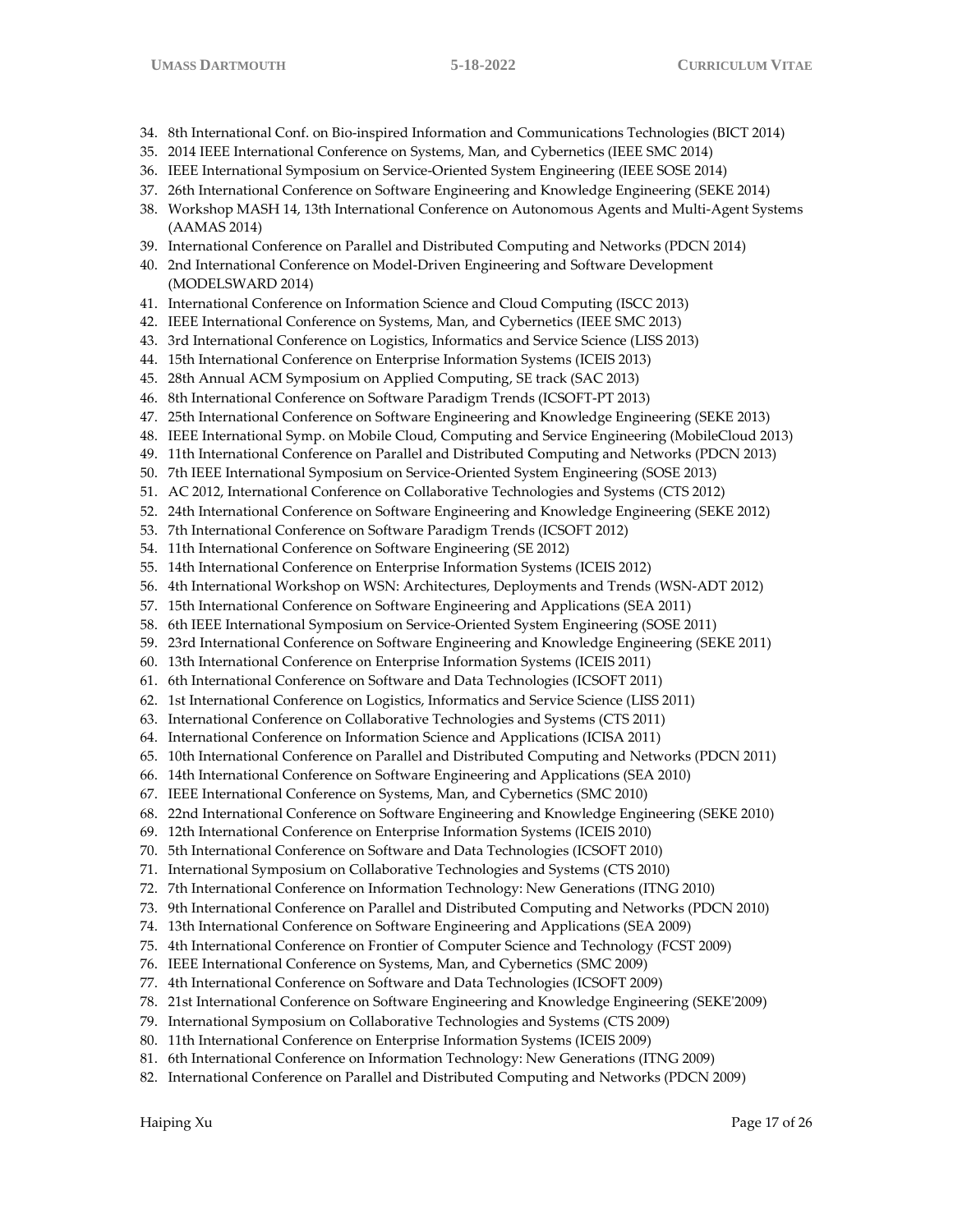83. 12th International Conference on Software Engineering and Applications (SEA 2008)

84. International Conference on Software and Data Technologies (ICSOFT 2008)

85. 10th International Conference on Enterprise Information Systems (ICEIS 2008)

86. 5th International Conference on Information Technology: New Generations (ITNG 2008)

87. 5th Asian Conference on Communication Systems and Networks (AsiaCSN 2008)

88. 4th International Conference on Advances in Computer Science and Technology (ACST 2008)

89. International Conference on Enterprise Information Systems and Web Technologies (EISWT-08)

90. International Conference on Software Engineering (SE 2008)

91. 11th International Conference on Software Engineering and Applications (SEA 2007)

92. 19th International Conference on Parallel and Distributed Computing and Systems (PDCS 2007)

93. 9th International Conference on Enterprise Information Systems (ICEIS 2007)

94. International Conference on Software and Data Technologies (ICSOFT 2007)

95. International Conference on Software Engineering Research and Practice (SERP 2007)

96. International Conference on Enterprise Information Systems and Web Technologies (EISWT-07)

97. 3rd International Conference on Advances in Computer Science and Technology (ACST 2007)

98. 10th International Conference on Software Engineering and Applications (SEA 2006)

99. International Conference on Software and Data Technologies (ICSOFT 2006)

100. International Conference on Communication Systems and Application (CSA 2006)

101. European Internet and Multimedia Systems and Applications (EuroIMSA 2006)

102. International Conference on Networks and Communication Systems (NCS 2006)

103. 8th International Conference on Enterprise Information Systems (ICEIS 2006)

104. 7th International Conference on Enterprise Information Systems (ICEIS 2005)

105. 23rd IEEE International Conference on Distributed Computing Systems (ICDCS 2003)

106. 21st International Conference on Distributed Computing Systems (ICDCS-21)

107. 24th International Conference on Application and Theory of Petri Nets (ICATPN 2002)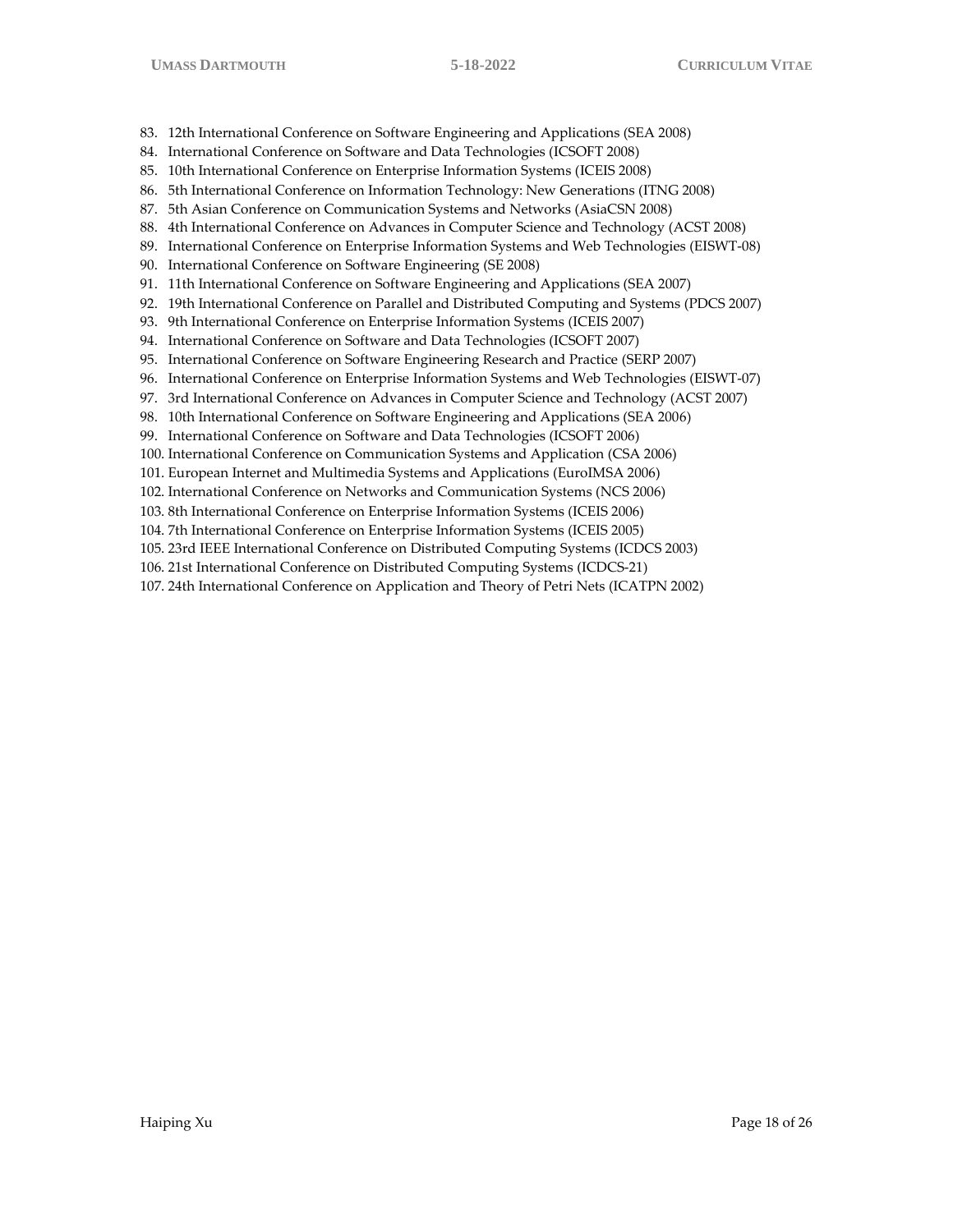# Appendix E-1: Teaching Workload

# List of UMD courses taught in each semester between 2003-2022

| Semester         | <b>Course Number and Title</b>                    | Enrollment |
|------------------|---------------------------------------------------|------------|
| Spring 2022      | CIS 481 - Parallel & Distributed Software Systems | 45         |
| Fall 2021        | CIS 560: Theoretical Computer Science             | 33         |
| Spring 2021      | CIS 481 - Parallel & Distributed Software Systems | 43         |
| Fall 2020        | CIS 560: Theoretical Computer Science             | 32         |
| Spring 2020      | CIS 481 - Parallel & Distributed Software Systems | 49         |
| Fall 2019        | CIS 560: Theoretical Computer Science             | 39         |
| Spring 2019      | CIS 481 - Parallel & Distributed Software Systems | 51         |
| <b>Fall 2018</b> | CIS 560: Theoretical Computer Science             | 32         |
| Spring 2018      | CIS 361 - Models of Computation                   | 62         |
| Spring 2018      | CIS 481 - Parallel & Distributed Software Systems | 52         |
| Fall 2017        | CIS 461: Formal Methods for Software Engineering  | 46         |
| Fall 2017        | CIS 560: Theoretical Computer Science             | 43         |
| Spring 2017      | CIS 361: Models of Computation                    | 59         |
| Spring 2017      | CIS 481: Parallel & Distributed Software Systems  | 45         |
| Fall 2016        | CIS 461: Formal Methods for Software Engineering  | 41         |
| Fall 2016        | CIS 560: Theoretical Computer Science             | 58         |
| Spring 2016      | CIS 361: Models of Computation                    | 53         |
| Spring 2016      | CIS 481: Parallel & Distributed Software Systems  | 39         |
| Fall 2015        | CIS 461: Formal Methods for Software Engineering  | 34         |
| Fall 2015        | CIS 560: Theoretical Computer Science             | 60         |
| Spring 2015      | CIS 361: Models of Computation                    | 50         |
| Spring 2015      | CIS 481: Parallel & Distributed Software Systems  | 51         |
| Fall 2014        | CIS 461: Formal Methods for Software Engineering  | 36         |
| Fall 2014        | CIS 560: Theoretical Computer Science             | 45         |
| Spring 2014      | CIS 361: Models of Computation                    | 39         |
| Spring 2014      | CIS 481: Parallel & Distributed Software Systems  | 34         |
| Fall 2013        | CIS 461: Formal Methods for Software Engineering  | 19         |
| Fall 2013        | CIS 560: Theoretical Computer Science             | 27         |
| Spring 2013      | CIS 361: Models of Computation                    | 25         |
| Spring 2013      | CIS 481: Parallel & Distributed Software Systems  | 24         |
| Fall 2012        | CIS 461: Formal Methods for Software Engineering  | 21         |
| Fall 2012        | CIS 560: Theoretical Computer Science             | 20         |
| Spring 2012      | CIS 361: Models of Computation                    | 21         |
| Spring 2012      | CIS 481: Parallel & Distributed Software Systems  | 25         |
| <b>Fall 2011</b> | CIS 560: Theoretical Computer Science             | $30\,$     |
| <b>Fall 2011</b> | CIS 582: Advanced Software Engineering            | 29         |
| Spring 2010      | CIS 361: Models of Computation                    | 23         |
| Spring 2010      | CIS 481: Parallel & Distributed Software Systems  | 24         |
| Fall 2009        | CIS 360: Algorithms and Data Structures           | 32         |
| Fall 2009        | CIS 560: Theoretical Computer Science             | 30         |
| Spring 2009      | CIS 481: Parallel & Distributed Software Systems  | 17         |
| Spring 2009      | CIS 582: Advanced Software Engineering            | 22         |
| Fall 2008        | CIS 181: Object-Oriented Programming II           | 22         |
| <b>Fall 2008</b> | CIS 560: Theoretical Computer Science             | 33         |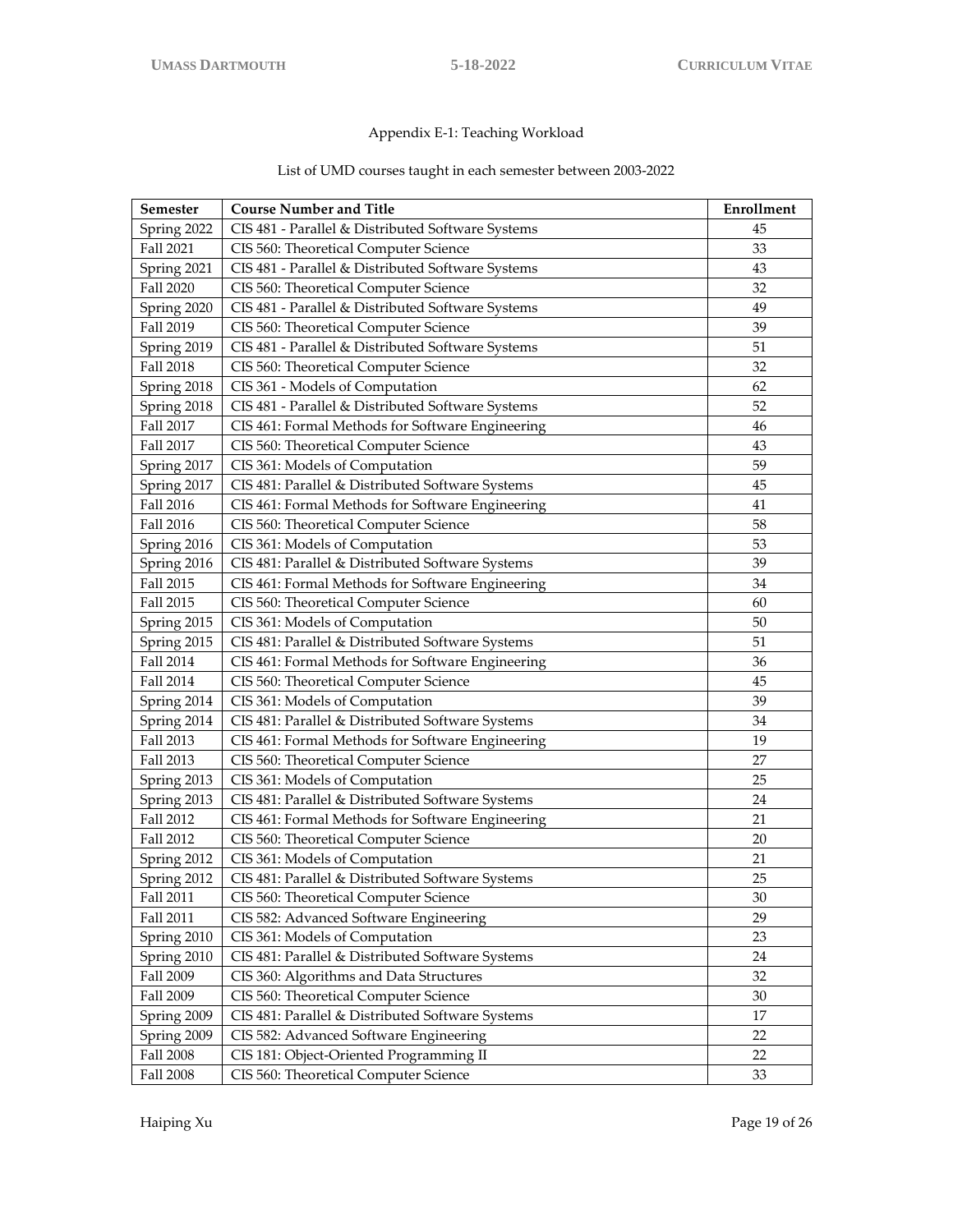| Spring 2008      |                                                                      | 23 |
|------------------|----------------------------------------------------------------------|----|
|                  | CIS 481: Parallel & Distributed Software Systems                     |    |
| Spring 2008      | CIS 582: Advanced Software Engineering                               | 16 |
| Fall 2007        | CIS 560: Theoretical Computer Science                                | 18 |
| Spring 2007      | CIS 481: Parallel & Distributed Software Systems                     | 31 |
| Spring 2007      | CIS 582: Advanced Software Engineering                               | 40 |
| <b>Fall 2006</b> | CIS 181: Object-Oriented Programming II                              | 8  |
| <b>Fall 2006</b> | CIS 560: Theoretical Computer Science                                | 36 |
| Spring 2006      | CIS 181: Object-Oriented Programming II                              | 34 |
| Spring 2006      | CIS 582: Advanced Software Engineering                               | 29 |
| Fall 2005        | CIS 181: Object-Oriented Programming II                              | 9  |
| Fall 2005        | CIS 560: Theoretical Computer Science                                | 42 |
| Spring 2005      | CIS 181: Object-Oriented Programming II                              | 19 |
| Spring 2005      | CIS 361: Models of Computation                                       | 25 |
| Spring 2005      | CIS 563: Multi-Agent Systems                                         | 6  |
| Fall 2004        | CIS 560: Theoretical Computer Science                                | 20 |
| Fall 2004        | CIS 602: Special Topics: Software Engineering of Distributed Systems | 12 |
| Spring 2004      | CIS 181: Object-Oriented Programming II                              | 27 |
| Fall 2003        | CIS 602: Special Topics: Advanced Software Engineering               | 20 |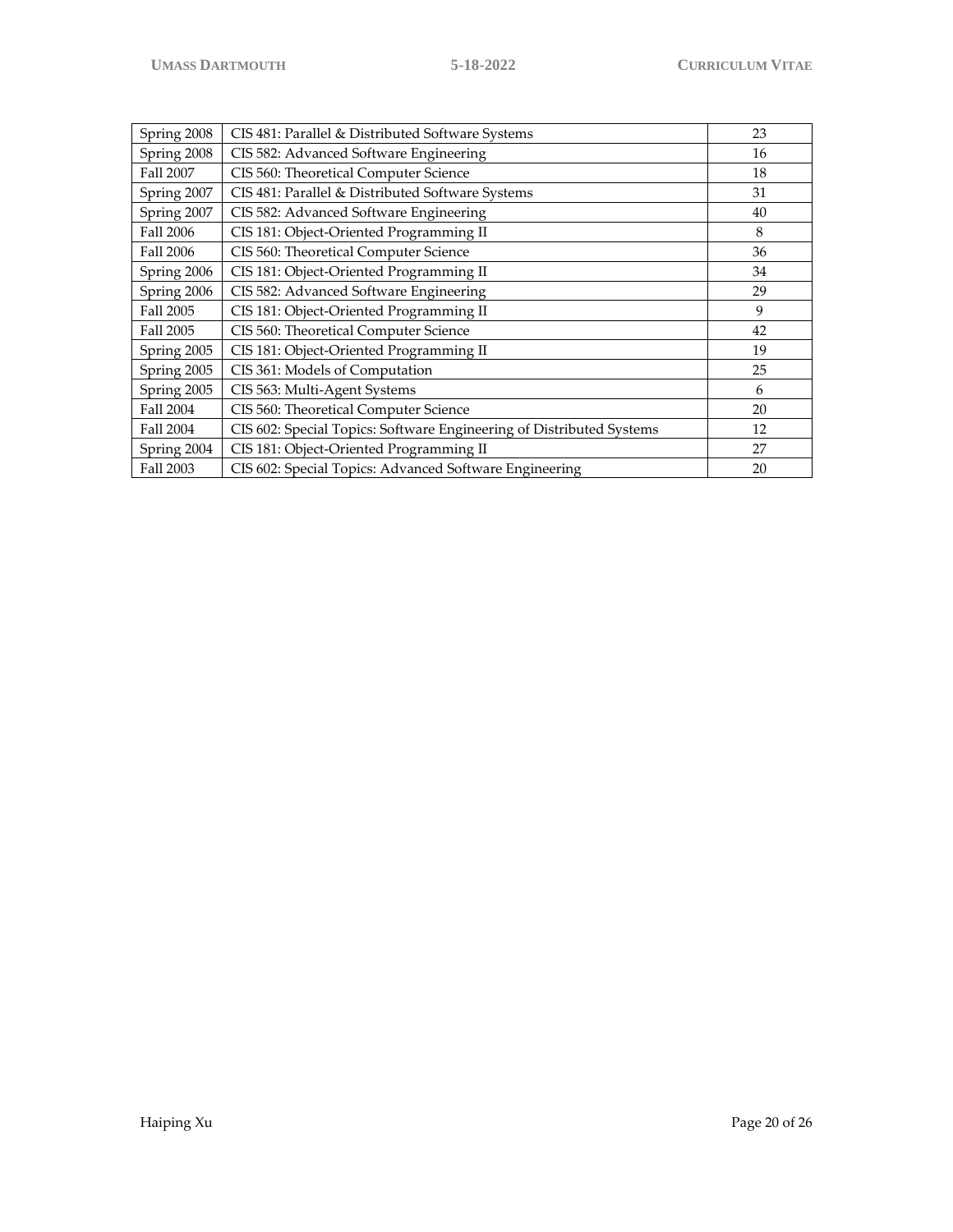## Appendix F-1. Graduate Students Supervised

#### **Master's Thesis**

- 1. Shannon Gibbs, *An Automated Approach to Optimizing the Number of Hidden Neurons in Structured Deep Neural Networks*, Master's Thesis, CIS Department, UMass Dartmouth, Spring 2021, In Progress.
- 2. Ashok Peeta, *A Multi-Layered Data Security and Confidentiality Mechanism for Cloud Data Storage*, Master's Thesis, CIS Department, UMass Dartmouth, Spring 2021, In Progress.
- 3. Rui Ming, *A Deep Learning Approach to Building Budget-Constrained Models for Big Data Analytics*, Master's Thesis, CIS Department, UMass Dartmouth, March 4, 2022.
- 4. Alvin Thamrin, *Hierarchical Cloud-Based Consortium Blockchains for Secure and Reliable Big Data Storage Service in Healthcare Systems*, Master's Thesis, CIS Department, UMass Dartmouth, October 29, 2021.
- 5. Joshua Carberry, *Real-Time Rejuvenation Scheduling for Cloud Systems with Virtualized Software Spares*, Master's Thesis, CIS Department, UMass Dartmouth, August 16, 2021.
- 6. Minh Hai Ha, *Double Auction for On-Demand Transport Services Using VCG Auction Mechanism*, Master's Thesis, Computer and Information Science Department, UMass Dartmouth, January 8, 2019.
- 7. Vipanch Erram, *Automated Product Feature Extraction Using Recurrent Neural Networks*, Master's Thesis, Computer and Information Science Department, UMass Dartmouth, September 5, 2017.
- 8. Amol S. Gade, *Towards Structured Deep Neural Network for Predictive Analytics*, Master's Thesis, Computer and Information Science Department, UMass Dartmouth, April 29, 2016.
- 9. Yuhan Zhang, *SLTM: A Sentence Level Topic Model for Analysis of Online Product Reviews*, Master's Thesis, Computer and Information Science Department, UMass Dartmouth, September 4, 2015.
- 10. Deepti S. Bhalerao, *A Secure and Fault-Tolerant Data Storage Schema Using Multiple Cloud-Based Service Providers*, Master's Thesis, Computer and Information Science Department, UMass Dartmouth, May 8, 2014.
- 11. Chang Wei Huang, *Embedding Digital Signatures as Invisible Watermarks in Cloud-Based Critical Data*, Master's Thesis, Computer and Information Science Department, UMass Dartmouth, April 11, 2014.
- 12. Ameya M. Lad, *Optimal Configuration for Dynamic Composite Services in Cloud Computing*, Master's Thesis, Computer and Information Science Department, UMass Dartmouth, May 3, 2013.
- 13. Arturo W. Li, *Ontology-Supported Smart Search Engine for Concept-Based Query*, Master's Thesis, Computer and Information Science Department, UMass Dartmouth, May 1, 2013.
- 14. Ran Wei, *A Formal Cost-Effectiveness Analysis Model for Product Evaluation Using Classified Online Product Reviews*, Master's Thesis, Computer and Information Science Department, UMass Dartmouth, April 23, 2013.
- 15. Jean F. Rahme, *Optimal Rejuvenation Scheduling for Cloud-Based Systems Using Extended Dynamic Fault Trees*, Master's Thesis, Computer and Information Science Department, UMass Dartmouth, December 12, 2012.
- 16. Daniel F. Fitch, *A Petri Net Model for Secure and Fault Tolerant Cloud Based Information Storage*, Master's Thesis, Computer and Information Science Department, UMass Dartmouth, May 11, 2011.
- 17. Harmeet K. Chawla, *A Real-Time Reliability Model for Ontology-Based Dynamic Web Service Composition*, Master's Thesis, Computer and Information Science Department, UMass Dartmouth, May 4, 2011.
- 18. Benjamin J. Ford, *Data Mining Approaches for Detection of Suspicious Bidders in Online Auctions*, Master's Thesis, Computer and Information Science Department, UMass Dartmouth, August 12, 2010.
- 19. Ankit Goel, *A Multi-State Bayesian Network for Shill Verification in Online Auctions*, Master's Thesis, Computer and Information Science Department, UMass Dartmouth, May 28, 2010.
- 20. Christopher K. Bates, *Agent-Based Shill Detection in Live Online Auctions Using Real-Time Model Checking*, Master's Thesis, Computer and Information Science Department, UMass Dartmouth, September 2009.
- 21. Abhinay K. Reddyreddy, *Development of State-Based XML Firewall for Service-Oriented Systems*, Master's Thesis, Computer and Information Science Department, UMass Dartmouth, October 2008.
- 22. Ryan M. Robidoux, *Automated Verification of a Computer System Reliability Model*, Master's Thesis, Computer and Information Science Department, UMass Dartmouth, July 2007.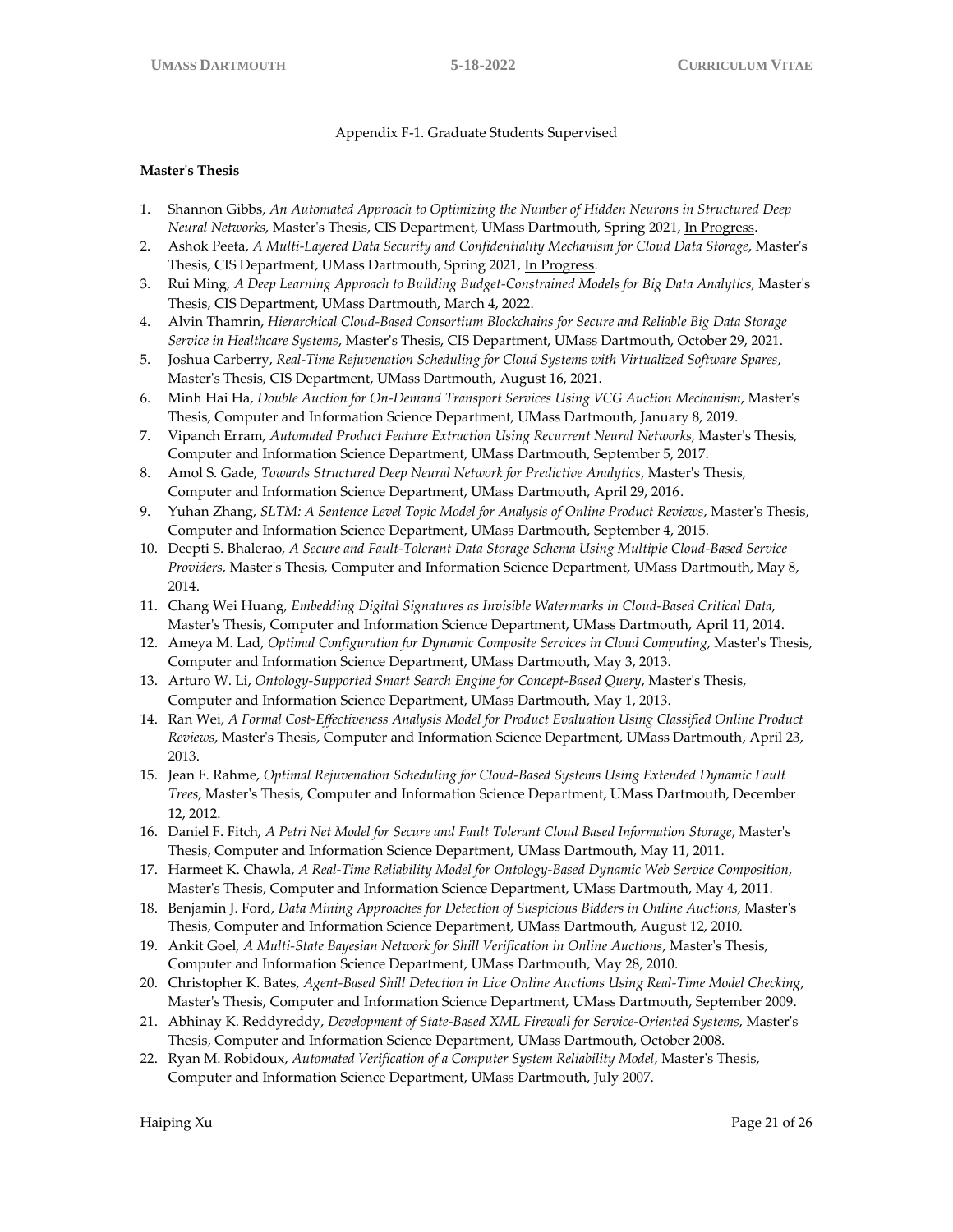- 23. Rinkesh J. Patel, *Real-Time Trust Management in Agent-Based Online Auction Systems*, Master's Thesis, Computer and Information Science Department, UMass Dartmouth, February 2007.
- 24. Mihir M. Ayachit, *A Petri Net Based XML Firewall Security Model for Web Services Invocation*, Master's Thesis, Computer and Information Science Department, UMass Dartmouth, July 2006.
- 25. Yi-Tsung Cheng, *A Formal Approach to Detecting Shilling Behaviors in Concurrent Online Auctions*, Master's Thesis, Computer and Information Science Department, UMass Dartmouth, September 2005.

# **Master's Project**

- 1. Aditya Shah, *Development of a Secure and Reliable Voting System Using Blockchain Technology*, Master's Project, CIS Department, UMass Dartmouth, In Progress.
- 2. Alex Sluborski, *PostureCheck: A Real-Time Posture Tracking and Assessment Tool Using Deep Neural Networks*, Master's Project, CIS Department, UMass Dartmouth, April 29, 2022.
- 3. Salim Laaguel, *An On-Device Deep Learning Approach to Monitoring and Detecting Fall Incidents of Elderly People*, Master's Project, CIS Department, UMass Dartmouth, May 3, 2021.
- 4. Vinayak Nataraj, *A Real-Time Fall Detection and Alert System for Elderly People Using Deep Neural Networks*, Master's Project, CIS Department, UMass Dartmouth, January 18, 2021.
- 5. Asfina Shabbir, *Using k-Means Clustering to Support Semantic Search in Emails*, Master's Project, CIS Department, UMass Dartmouth, January 2, 2021.
- 6. Timothy Lee, *Scalable Contact Tracking Mobile App Using Clean Architecture Principles and Microservices*, Master's Project, CIS Department, UMass Dartmouth, November 20, 2020.
- 7. Hely Sanjiv Parikh, *Deep Learning Based Prediction of Medical Conditions Using Radiographic Images*, Master's Project, CIS Department, UMass Dartmouth, May 18, 2020.
- 8. Naisargi Patel, *A Trusted and Easy-to-Use Cloud-Based User Account Management System*, Master's Project, CIS Department, UMass Dartmouth, UMass Dartmouth, May 18, 2020.
- 9. Rui Ming, *Secure and Reliable Storage of Personal Account Information Using Blockchain Technology*, Master's Project, CIS Department, UMass Dartmouth, August 22, 2019.
- 10. Alvin Thamrin, *Enhanced Blockchain Techniques Using Cloud Services for Secure and Reliable Storage of Student Records*, Master's Project, CIS Department, UMass Dartmouth, February 18, 2020.
- 11. Mansoor Kamthewala, *Design and Implementation of an Online JSON Editor for Dynamic Web Applications*, Master's Project, CIS Department, UMass Dartmouth, November 18, 2019.
- 12. Joshua LaPlante, *A Machine Learning Approach to Automated Medical Coding*, Master's Project, CIS Department, UMass Dartmouth, December 6, 2019.
- 13. Naoto Nicol, *A Blockchainless Approach for Trusted Public Construction Bidding*, Master's Project, Computer and Information Science Department, UMass Dartmouth, December 14, 2018.
- 14. Vishalkumar Limbachiya, *An Interface for Cloud-Based Records of Student Profiles Using AngularJS*, Master's Project, Computer and Information Science Department, UMass Dartmouth, December 6, 2018.
- 15. Rutul H. Parikh, *A Lightweight and Platform-Independent JSON Editor for Creating and Updating Data-Interchange Files*, Master's Project, Computer and Information Science Department, UMass Dartmouth, April 6, 2018.
- 16. Hardik Sankhla, *Prediction and Visualization of Energy Usage for Smart Cities*, Master's Project, Computer and Information Science Department, UMass Dartmouth, April 6, 2018.
- 17. Minh Hai Ha, *Applying the VCG Mechanism in Online Auctions for Product Bundling*, Master's Project, Computer and Information Science Department, UMass Dartmouth, February 16, 2018.
- 18. Yucong Cao, *An Efficient and Secure Personal Cloud Storage on Google App Engine*, Master's Project, Computer and Information Science Department, UMass Dartmouth, January 26, 2018.
- 19. Duc Tu Luong, *Dynamic Web Application Development with AngularJS and Webpack in a PHP Framework*, Master's Project, Computer and Information Science Department, UMass Dartmouth, November 28, 2017.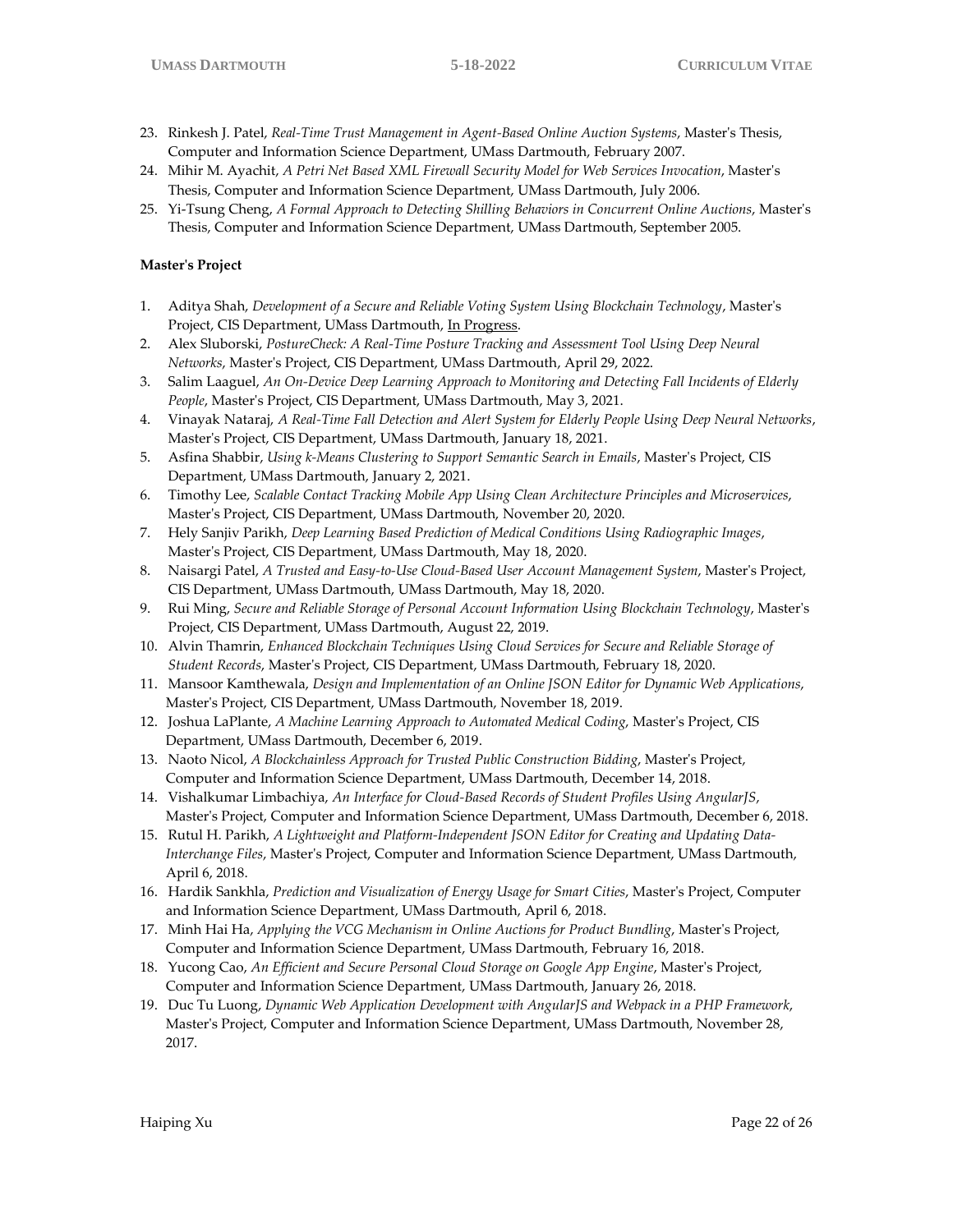- 20. Dhruvil N. Patel, *Implementation of an Auction-Based On-Demand Transport Application Using iOS Programming*, Master's Project, Computer and Information Science Department, UMass Dartmouth, November 16, 2017.
- 21. Kuan-Lun Chen, *House Price Prediction Using a Linear Hedonic Price Regression Model*, Master's Project, Computer and Information Science Department, UMass Dartmouth, December 7, 2017.
- 22. Nilay S. Upadhyay, *Mobile Cloud Computing with Android Apps and Google App Engine for On-Demand Transport Services*, Master's Project, Computer and Information Science Department, UMass Dartmouth, June 30, 2017.
- 23. Jiahuan Li, *Deep Learning for Image Recognition Using Restricted Boltzmann Machines*, Master's Project, Computer and Information Science Department, UMass Dartmouth, June 16, 2017.
- 24. Vishnu Vardhan Kumar Pallati, *Bringing a Rich User Experience for Online Shopping Using Virtual Reality*, Master's Project, Computer and Information Science Department, UMass Dartmouth, December 7, 2016.
- 25. Vipanch Erram, *A Deep Learning Approach to Recognizing Human Activities Using Convolutional Neural Networks*, Master's Project, Computer and Information Science Department, UMass Dartmouth, August 30, 2016.
- 26. Vishal Sarode, *Protecting Data Security and Confidentiality Using Nonlinear Distribution of Cloud Data at Multiple Clouds*, Master's Project, Computer and Information Science Department, UMass Dartmouth, August 30, 2016.
- 27. Joshua Killion, *A Double Auction Based Online Cab Booking System Using McAfee's Mechanism*, Master's Project, Computer and Information Science Department, UMass Dartmouth, June 28, 2016.
- 28. Chien Sien Low, *LRS: A Leaf Recognition System Using Image Processing*, Master's Project, Computer and Information Science Department, UMass Dartmouth, April 29, 2016.
- 29. Harini Pughazhendi, *Real-Time Reliability Monitoring of a Cloud-Based System for Software Rejuvenation*, Master's Project, Computer and Information Science Department, UMass Dartmouth, May 31, 2016.
- 30. Yashwanth Nandanam, *Defending Against Denial-of-Service Attacks in Software Defined Networks*, Master's Project, Computer and Information Science Department, UMass Dartmouth, March 31, 2016.
- 31. Surya K. Juthuka, *Development of Advanced Web Applications with Modern Technologies and Workflows*, Master's Project, Computer and Information Science Department, UMass Dartmouth, December 4, 2015.
- 32. Amol Gade, *Feature-Based House Price Prediction Using Neural Networks*, Master's Project, Computer and Information Science Department, UMass Dartmouth, August 28, 2015.
- 33. Yuhan Zhang, *Rule-Based Reasoning for Price Change Prediction of Online Products in E-Commerce*, Master's Project, Computer and Information Science Department, UMass Dartmouth, October 15, 2014.
- 34. Kirti N. Dighe, *VCSS: a Virtual Cloud Storage Service for Multiple Cloud Service Providers*, Master's Project, Computer and Information Science Department, UMass Dartmouth, May 1, 2015.
- 35. Laxman K. Pothamshetti, *Enhance Secure Login to a Windows System Using Facial Recognition*, Master's Project, Computer and Information Science Department, UMass Dartmouth, June 30, 2015.
- 36. Safia A. Habib, *Big Data Analysis of Airline Data for Flight Delay Statistics*, Master's Project, Computer and Information Science Department, UMass Dartmouth, June 18, 2014.
- 37. Roni Hyam, *Implementation of a Semantic Search Engine Using Graph Database*, Master's Project, Computer and Information Science Department, UMass Dartmouth, December 4, 2015.
- 38. Sai Krishna Yellanki, *Estimation of Topic Coverage for Computer Science Courses Using Ontology Mapping*, Master's Project, Computer and Information Science Department, UMass Dartmouth, August 27, 2014.
- 39. Rahul R. Kulkarni, *Feature-Based Analysis of Product Reviews for Online Products Using Text Mining*, Master's Project, Computer and Information Science Department, UMass Dartmouth, December 5, 2014.
- 40. Anoop Veerepalli, *Automatic Object Identification for Cloud-Based Real-Time Map Services Used by Android Devices*, Master's Project, Computer and Information Science Department, UMass Dartmouth, April 11, 2014.
- 41. Deepti S. Bhalerao, *A Secure and Efficient Cloud-Based Storage System for Large Files*, Computer and Information Science Department, UMass Dartmouth, August 23, 2013.
- 42. Alok Gadgil, *A Cloud-Based Multimedia Information Storage and Retrieval System Using Windows Azure Platform*, Computer and Information Science Department, UMass Dartmouth, August 30, 2013.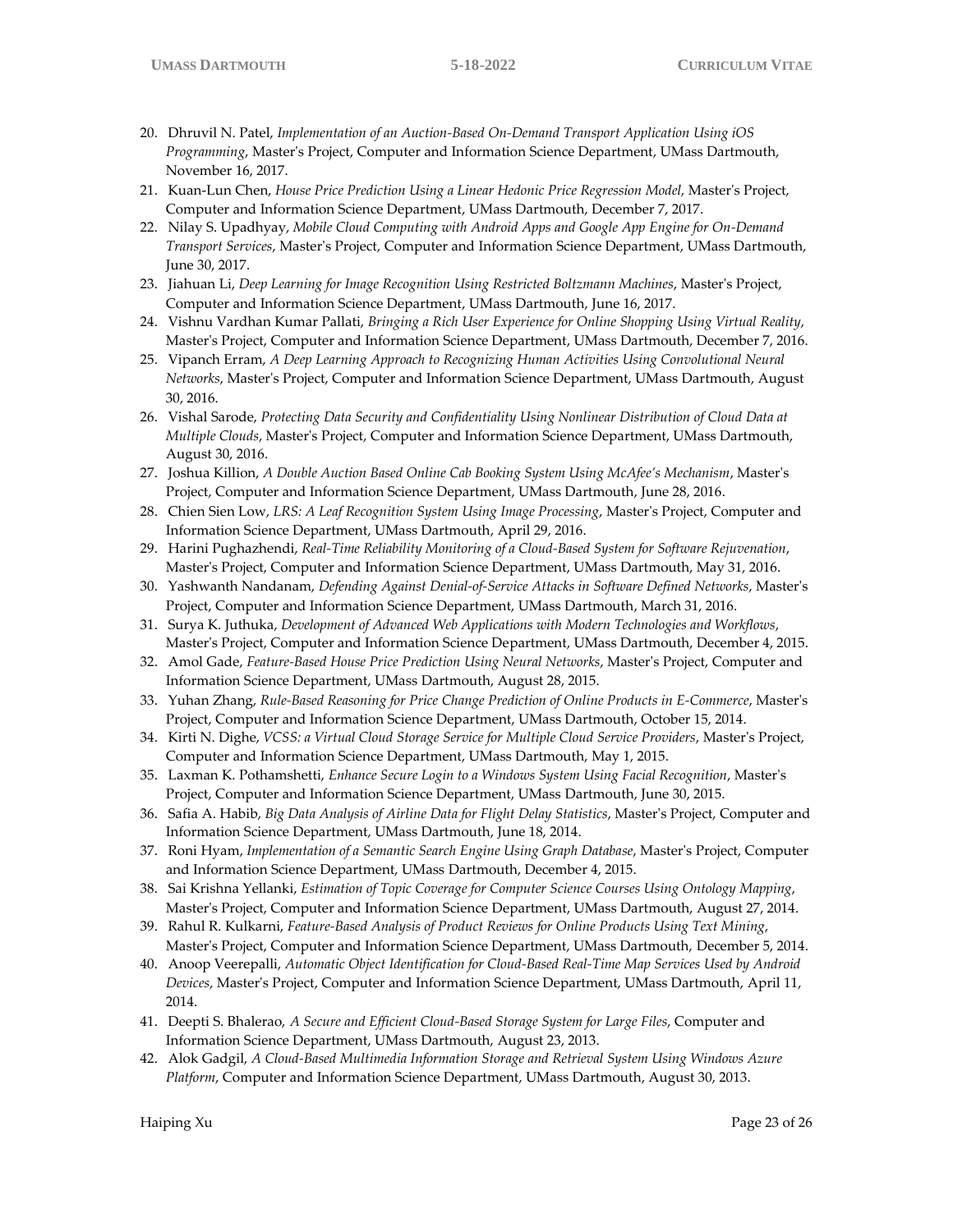- 43. Gregg J. Bois, *Prototyping an iOS-based E-Learning Application Using Mobile Cloud Computing*, Master's Project, Computer and Information Science Department, UMass Dartmouth, April 26, 2013.
- 44. Mayur M. Chougule, *Real-Time Map Service for Android Devices Using Mobile Cloud Computing*, Master's Project, Computer and Information Science Department, UMass Dartmouth, March 29, 2013.
- 45. Chang Wei Huang, *Securing Critical Data in Clouds Using Multiple Digital Signatures*, Master's Project, Computer and Information Science Department, UMass Dartmouth, October 25, 2013.
- 46. Ran Wei, *A Dempster-Shafer Theory Based Cost-Effectiveness Analysis Model for E-Commerce*, Master's Project, Computer and Information Science Department, UMass Dartmouth, December 12, 2012.
- 47. Karthik Prasad, *A Model Checking Approach to Detecting Abnormal User Behaviors in Cloud-Based Transactions*, Master's Project, Computer and Information Science Department, UMass Dartmouth, August 24, 2012.
- 48. Ameya M. Lad, *Multi-Attribute Based Optimal Configuration for Composite Web Services Using Linear Programming*, Master's Project, Computer and Information Science Department, UMass Dartmouth, October 19, 2012.
- 49. Arturo W. Li, *Prototyping an Ontology-Based Semantic UDDI for Cloud Services*, Master's Project, Computer and Information Science Department, UMass Dartmouth, March 14, 2012.
- 50. Ashok Peeta, *Prototyping a Reliable Cloud-Based Storage System Using Amazon Web Services*, Master's Project, Computer and Information Science Department, UMass Dartmouth, April 26, 2013.
- 51. Jean F. Rahme, *Modeling and Evaluating the Reliability of Web Service Applications in Cloud Computing Using Dynamic Fault Trees*, Master's Project, Computer and Information Science Department, UMass Dartmouth, December 20, 2012.
- 52. Daniel F. Fitch, *Simulations of Multi-Phased XML-Based Attacks and Their Defending Strategies*, Master's Project, Computer and Information Science Department, UMass Dartmouth, May 7, 2010.
- 53. Jerry Kuzhuppallil, *Simulating a Variation of the XML-Based Mitnick Attack*, Master's Project, Computer and Information Science Department, UMass Dartmouth, February 2010.
- 54. Benjamin J. Ford, *Graphical User Interface for Specifying Layered Bidding Strategies in Agent-Based Online Auctions*, Master's Project, Computer and Information Science Department, UMass Dartmouth, December 2009.
- 55. Harmeet K. Chawla, *Ontology-Based Remote Service Registration and Discovery Using JAX-WS*, Master's Project, Computer and Information Science Department, UMass Dartmouth, December 2009.
- 56. Amit R. Ahirrao, *Dynamic Web Service Composition Using Semantic Web*, Master's Project, Computer and Information Science Department, UMass Dartmouth, September 2009.
- 57. Ankit Goel, *Evaluation of a Bayesian Network with Multi-State Nodes for Shill Verification in Online Auctions*, Master's Project, Computer and Information Science Department, UMass Dartmouth, August 2008.
- 58. Christopher K. Bates, *Rule-Based Specification of Flexible Bidding Strategies in Agent-Based Online Auctions*, Master's Project, Computer and Information Science Department, UMass Dartmouth, January 2008.
- 59. Sravan K. Patti, *Implementing Ontology-Based Dynamic Service Discovery in JavaSpaces*, Master's Project, Computer and Information Science Department, UMass Dartmouth, December 2007.
- 60. Brinda V. Kommireddi, *Developing a Dynamic Virtual Restaurant Using RMI*, Master's Project, Computer and Information Science Department, UMass Dartmouth, September 2007.
- 61. Abhinay K. Reddyreddy, *Simulation of XML-Based Attacks for Testing the Effectiveness of XML Firewall*, Master's Project, Computer and Information Science Department, UMass Dartmouth, May 2007.
- 62. Rinkesh J. Patel, *A Trustworthy Agent Based Online Auction System*, Master's Project, Computer and Information Science Department, UMass Dartmouth, May 2006.
- 63. Pratik K. Kadakia, *Building a Travel Reservation System Using Web Services Composition Language*, Master's Project, Computer and Information Science Department, UMass Dartmouth, May 2006
- 64. Chandana Kancherla, *A Service-Oriented Peer-to-Peer System for Resource Sharing*, Master's Project, Computer and Information Science Department, UMass Dartmouth, May 2005.
- 65. Mihir M. Ayachit, *BOS: Book Ordering Section for University Faculty*, Master's Project, Computer and Information Science Department, UMass Dartmouth, May 2005.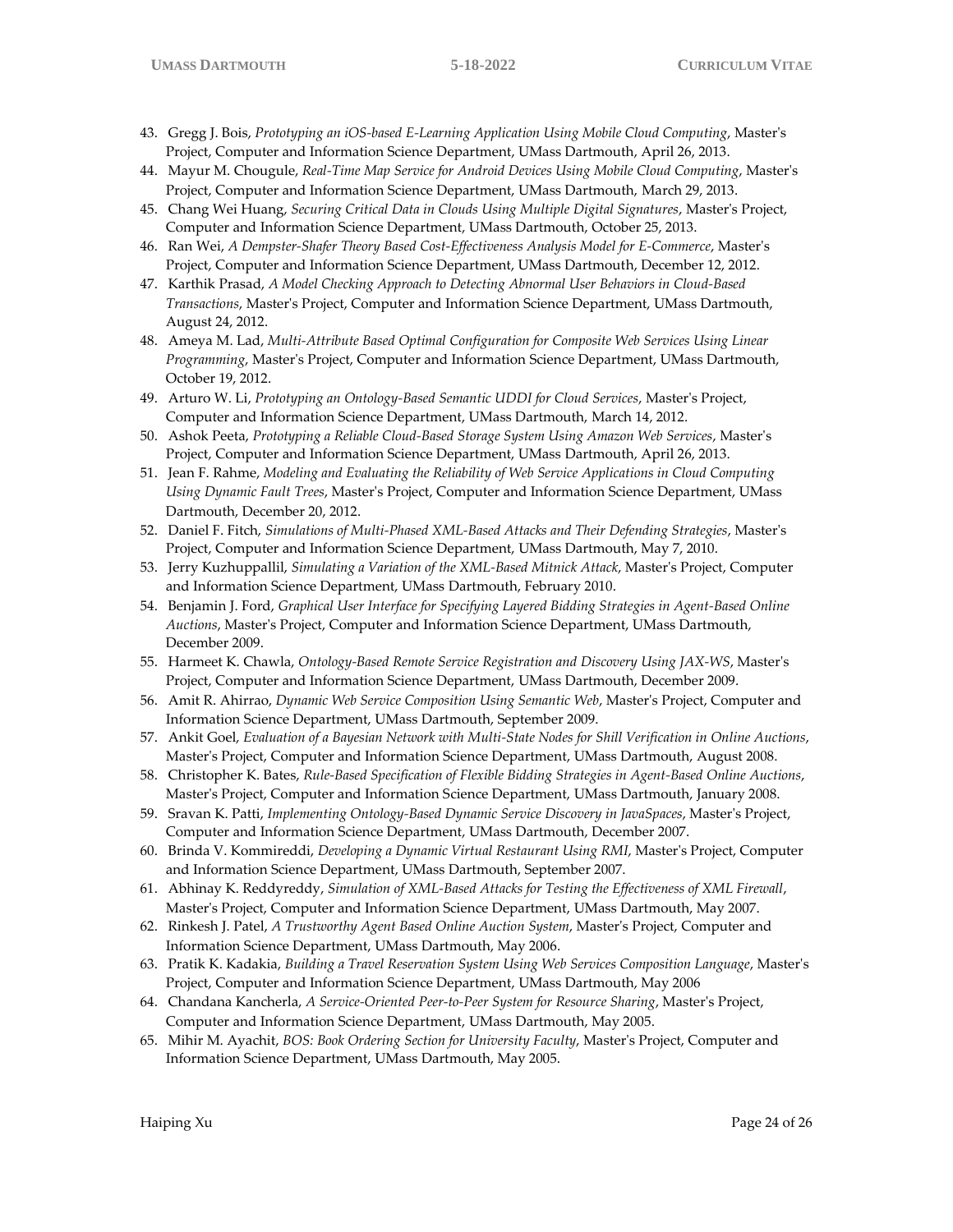- 66. Tsung-Ta Tu, *Online Trading and Data Mining-Based Marketing of IT Books*, Master's Project, Computer and Information Science Department, UMass Dartmouth, December 2004.
- 67. Minal G Pimparkar, *OSPS: An Office Supplies Purchasing System Using Web Services*, Master's Project, Computer and Information Science Department, UMass Dartmouth, May 2004.
- 68. Yi-Tsung Cheng, *Information Exchange in a Multi-Agent System for Troubleshooting*, Master's Project, Computer and Information Science Department, UMass Dartmouth, May 2004.
- 69. Jose Manuel Valladares Pernas, *A Multi-Agent System for Electronic Auctions*, Master's Project, Computer and Information Science Department, UMass Dartmouth, December 2004.
- 70. Ying-Chang Tseng, *Web Based Application: Online Used Bookstore - Model Design and Implementation*, Master's Project, Computer and Information Science Department, UMass Dartmouth, December 2003.
- 71. Kuei Chih Hsu, *Web Based Application: Online Used Bookstore - View and Controller Design and Implementation*, Master's Project, Computer and Information Science Department, UMass Dartmouth, December 2003.
- 72. Ming-Shan Hsu, *Performance Comparison of Routing Protocols in Wired and Wireless Networks*, Master's Project, Computer and Information Science Department, UMass Dartmouth, December 2003.

#### **Ph.D. Dissertation**

- 1. Joshua Carberry, *Ontology-Based Automated Medical Coding Using Deep Learning*, Ph.D. Dissertation, Computer and Information Science Department, UMass Dartmouth, Spring 2021, In Progress.
- 2. Jean F. Rahme, *A Software Reliability Model for Trusted Cloud-Based Software Systems Using Extended Dynamic Fault Tree*, Ph.D. Dissertation, Computer and Information Science Department, UMass Dartmouth, November 3, 2017 **[The first graduated PhD at the CIS Department]**.
- 3. Richard de Groof, *Analysis of Online Product Reviews Using Text Mining*, Ph.D. Dissertation, Computer and Information Science Department, UMass Dartmouth, Spring 2019, In Progress.
- 4. Fei Dong, *Automated Inference of Shilling Behavior in Online Auction Systems*, Department of Computer Science, University of Illinois at Chicago, April 23, 2012, Co-advised with Dr. Sol M. Shatz.
- 5. Zhenhua Yu, *A Novel π-Net Based Architecture Description Language for Multi-Agent Systems*, School of Electronics and Information Engineering, Xi'an Jiaotong University, July 2007, Co-advised with Dr. Yuanli Cai.